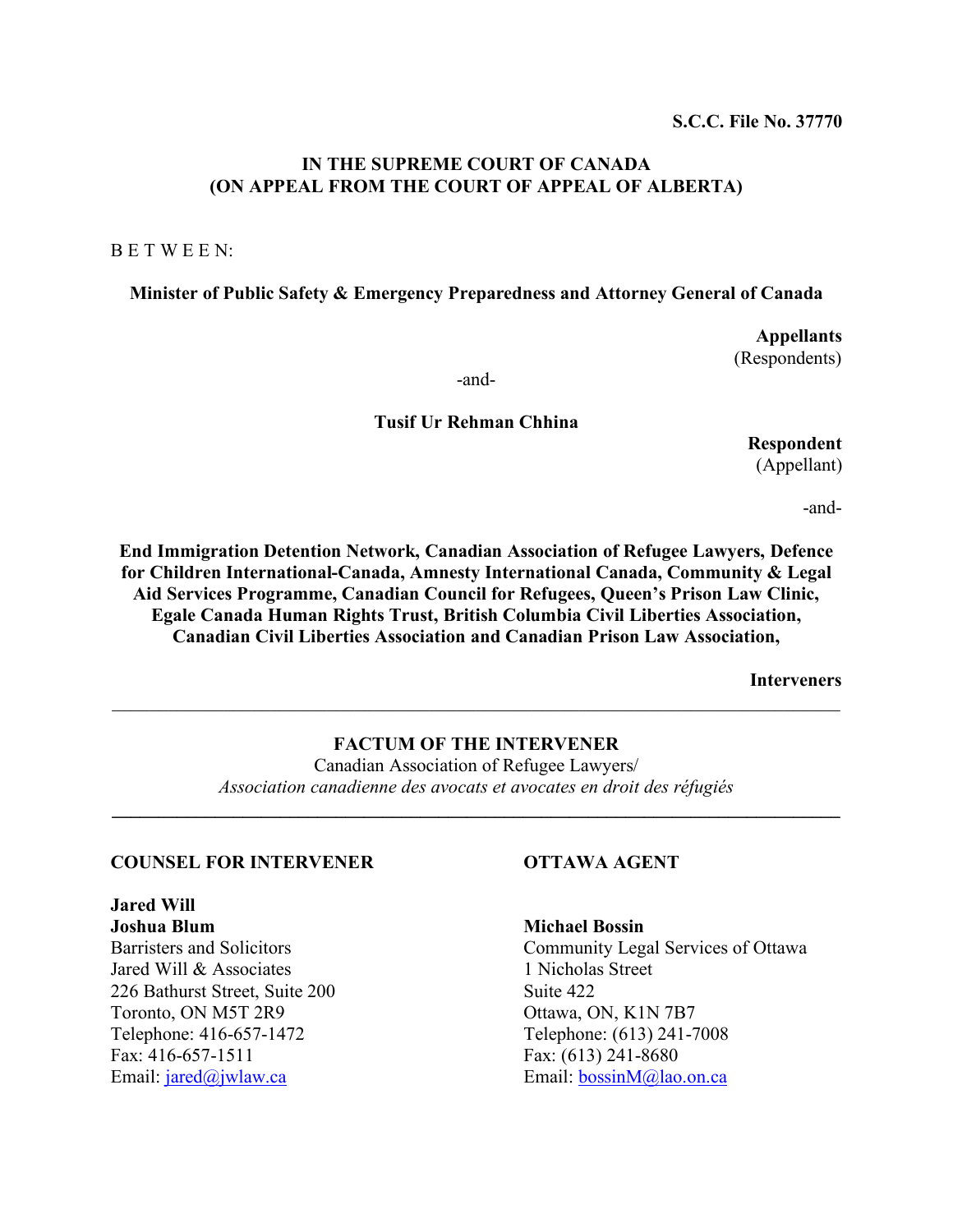## **ORIGINAL TO:**

## **THE REGISTRAR**

Supreme Court of Canada 301 Wellington Street Ottawa, ON K1A 0K1

#### **COPIES TO:**

## ATTORNEY GENERAL OF CANADA

Department of Justice British Columbia Regional Office 900-840 Howe Street Vancouver, British Columbia V6Z 2S9 Fax: (604) Per: Donnaree Nygard Liliane Bantourakis Tel: (604) 666-2054 / (604) 666-6057 Email: donnaree.nygard@justice.gc.ca liliane.bantourakis@justice.gc.ca

## **COUNSEL FOR THE APPELLANTS**

Nota Bene Law Group Inc. Barristers and Solicitors Suite 300, 404 - 6th Avenue S.W. Calgary, Alberta T2P 0R9 Per: Barbara Jackman Nico G.J Breed Tel.: (403) 444-6484 Fax: (403) 444-6485 Email: <u>nico</u>@nblawgroup.ca

#### **COUNSEL FOR THE RESPONDENT**

## DEPUTY ATTORNEY GENERAL OF CANADA

Department of Justice Canada National Litigation Sector 50 O'Connor Street, Suite 500 Ottawa ON K1A 0H8 Fax: 613-954-1920 Per: Christopher Rupar Tel: 613-670-6290 E-mail: christopher.rupar@justice.gc.ca

## **AGENTS FOR THE APPELLANTS**

Community Legal Services of Ottawa-South **Office** 406 - 1355 Bank Street Ottawa, ON K1H 8K7 Per: Jaime Lefebvre Tel: (613) 733-0140 Fax: (613) 733-0401

Email: lefebvj@lao.on.ca

#### **AGENT FOR THE RESPONDENT**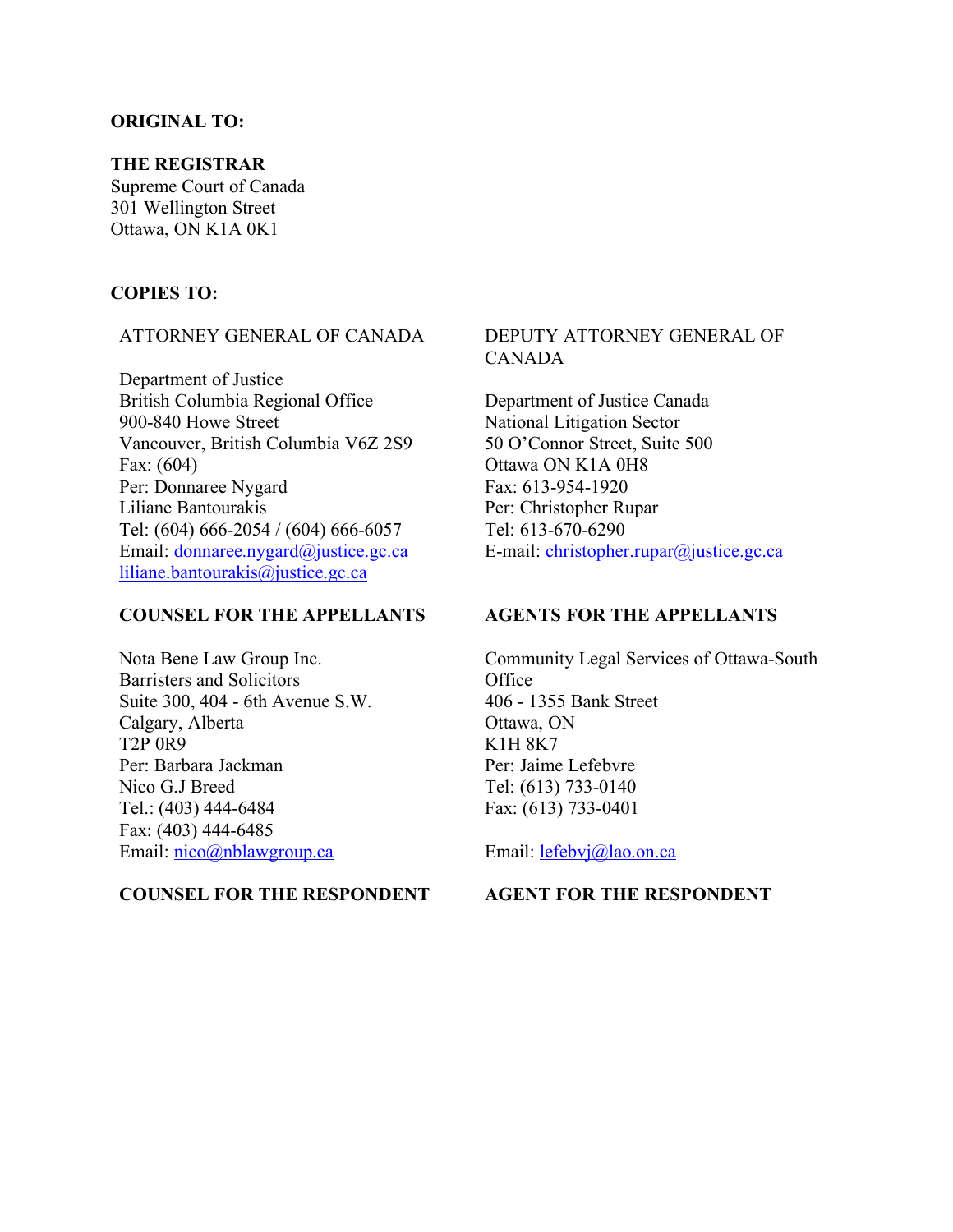Swathi Sekhar Maija Martin 1040 Eglinton Avenue West 2nd floor Toronto, Ontario M6C 2C5 Telephone: (416) 885-8534 FAX: (416) 352-5830 E-mail: swathi@sekharlawoffice.com

#### **Counsel for the intervener End Immigration Detention Network**

Jeffery Wilson Farrah Hudani Wilson, Christen 137 Church Street Toronto, Ontario M5B 1Y4 Telephone: (416) 360-5952 FAX: (416) 360-1350 E-mail: jeffery@wilsonchristen.com

## **Counsel for the intervener Defence for Children International-Canada**

Michael Bossin Laïla Demirdache Jamie Liew Community Legal Services-Ottawa Carleton 1 Nicholas Street, Suite 422 Ottawa, Ontario K1N 7B7 Telephone: (613) 241-7008 Ext: 224 FAX: (613) 241-8680 E-mail: bossinm@lao.on.ca

**Counsel for the intervener Amnesty International Canada**

Terri H. Semanyk Shanbaum Semanyk Professional Corporation 150 Isabella Street, Suite 305 Ottawa, Ontario K1S 1V7 Telephone: (613) 238-6969 Ext: 2 FAX: (613) 238-9916 E-mail: tsemanyk@sspclaw.ca

## **Agent for the intervener End Immigration Detention Network**

Matthew Estabrooks Gowling WLG (Canada) LLP 2600 - 160 Elgin Street P.O. Box 466, Stn. A Ottawa, Ontario K1P 1C3 Telephone: (613) 786-8695 FAX: (613) 563-9869 E-mail: matthew.estabrooks@gowlingwlg.com

## **Agent for the intervener Defence for Children International-Canada**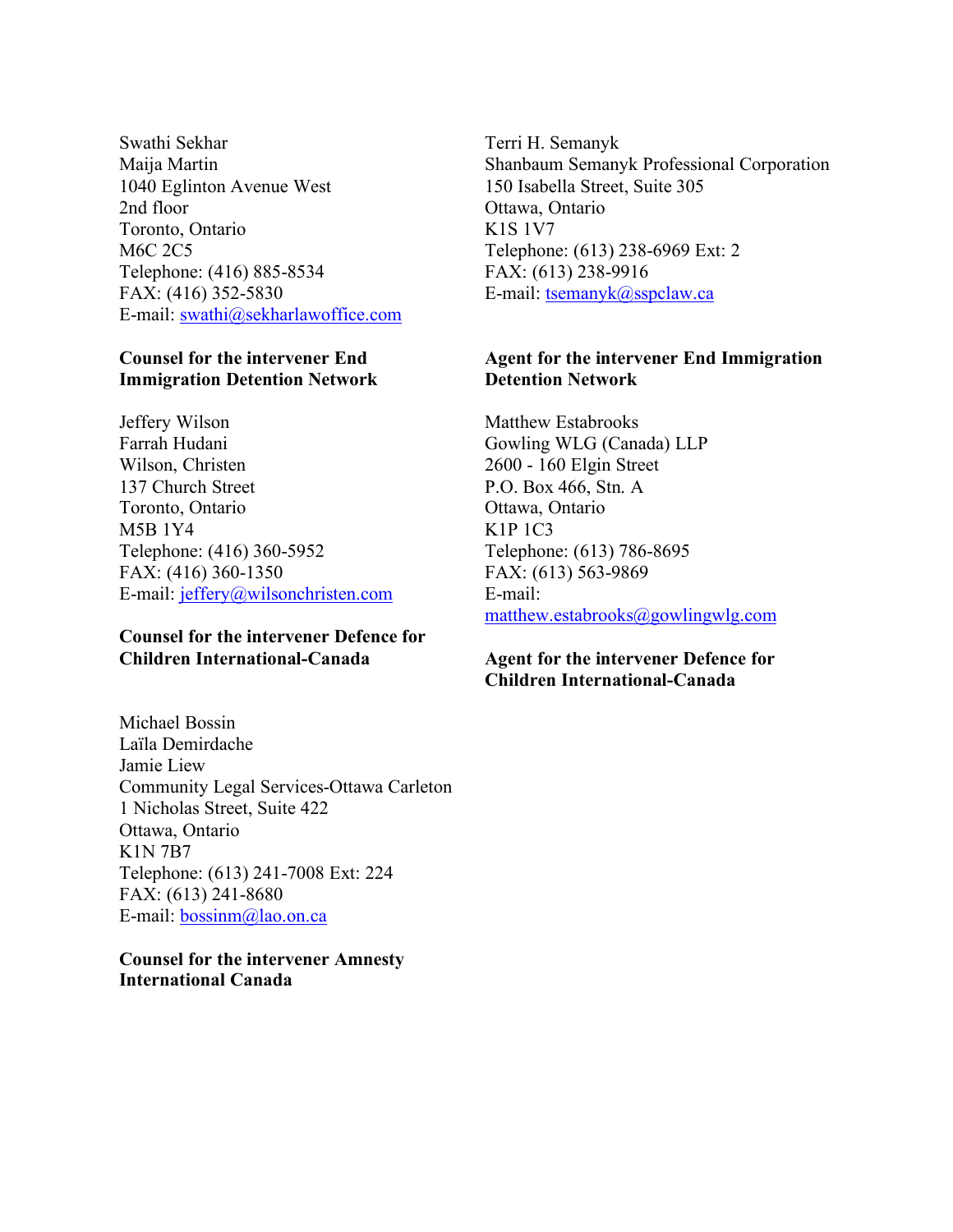Subodh Bharati Community & Legal Aid Services Programme York University, Osgoode Hall Law School Ignat Kaneff Build 4700 Keele Street Toronto, Ontario M3J 1P3 Telephone: (416) 736-5029 FAX: (416) 736-5564 E-mail: sbharati@osgoode.yorku.ca

## **Counsel for the intervener Community & Legal Aid Services Programme**

Peter H. Edelmann Erica Olmstead Molly Joeck Edelmann & Company Law Offices 905 - 207 West Hastings Street Vancouver, British Columbia V6B 1H7 Telephone: (604) 646-4684 FAX: (604) 648-8043 E-mail: peter@edelmann.ca

#### **Counsel for the intervener Canadian Council for Refugees**

Nader R. Hasan Stockwoods LLP 77 King Street West, Suite 4130 Toronto-Dominion Centre Toronto, Ontario M5K 1H1 Telephone: (416) 593-7200 FAX: (416) 593-9345 E-mail: naderh@stockwoods.ca  **Counsel for the intervener Queen's Prison Law Clinic**

Marie-France Major Supreme Advocacy LLP 100- 340 Gilmour Street Ottawa, Ontario K2P 0R3 Telephone: (613) 695-8855 Ext: 102 FAX: (613) 695-8580 E-mail: mfmajor@supremeadvocacy.ca

## **Agent for the intervener Community & Legal Aid Services Programme**

Martine Cétoute Clinique Juridique Francophone de l'est d'Ottawa 290 Dupuis Street Ottawa, Ontario K1L 1A2 Telephone: (613) 744-2892 Ext: 1114 FAX: (613) 744-3960

E-mail: cetoutem@lao.on.ca

## **Agent for the intervener Canadian Council for Refugees**

Maxine Vincelette Power Law 130 Albert Street Suite 1103 Ottawa, Ontario K1P 5G4 Telephone: (613) 702-5561 FAX: (613) 702-5561 E-mail: mvincelette@powerlaw.ca **Agent for the intervener Queen's Prison** 

**Law Clinic**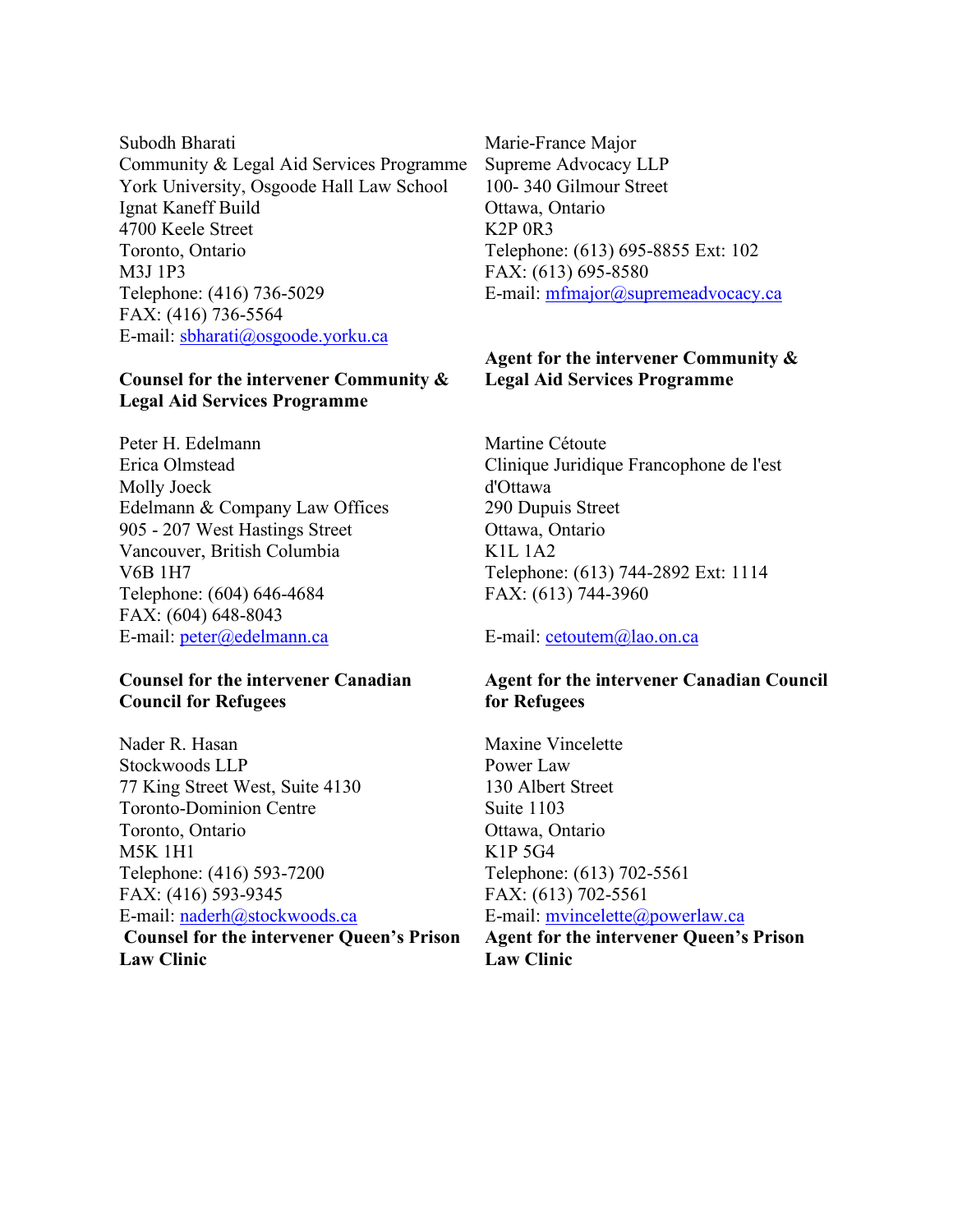Michael Battista Battista Smith Migration Law Group 160 Bloor Street East Suite 1000 Toronto, Ontario M5W 1B9 Telephone: (416) 203-2899 FAX: (416) 203-7949 E-mail: battista@migrationlawgroup.com

#### **Counsel for the intervener Egale Canada Human Rights Trust**

Frances Mahon Frances Mahon Law 402 West Pender Street Vancouver, British Columbia V6B 1T6 Telephone: (604) 910-8479 FAX: (604) 608-3319 E-mail: frances@francesmahonlaw.com

#### **Counsel for the intervener British Columbia Civil Liberties Association**

Ewa Krajewska Pierre N. Gemson Borden Ladner Gervais LLP 22 Adelaide Street West Suite 3400 Toronto, Ontario M5H 4E3 Telephone: (416) 367-6244 FAX: (416) 367-6749 E-mail: ekrajewska@blg.com

### **Counsel for the intervener Canadian Civil Liberties Association**

Audrey Mayrand Power Law 1103 - 130 Albert Street Ottawa, Ontario K1P 5G4 Telephone: (613) 702-5560 FAX: (613) 702-5560 E-mail: amayrand@juristespower.ca

## **Agent for the intervener Egale Canada Human Rights Trust**

Colleen Bauman Goldblatt Partners LLP 500-30 Metcalfe St. Ottawa, Ontario K1P 5L4 Telephone: (613) 482-2463 FAX: (613) 235-3041 E-mail: cbauman@goldblattpartners.com

## **Agent for the intervener British Columbia Civil Liberties Association**

Nadia Effendi Borden Ladner Gervais LLP World Exchange Plaza 100 Queen Street, suite 1300 Ottawa, Ontario K1P 1J9 Telephone: (613) 237-5160 FAX: (613) 230-8842 E-mail: neffendi@blg.com

**Agent for the intervener Canadian Civil Liberties Association**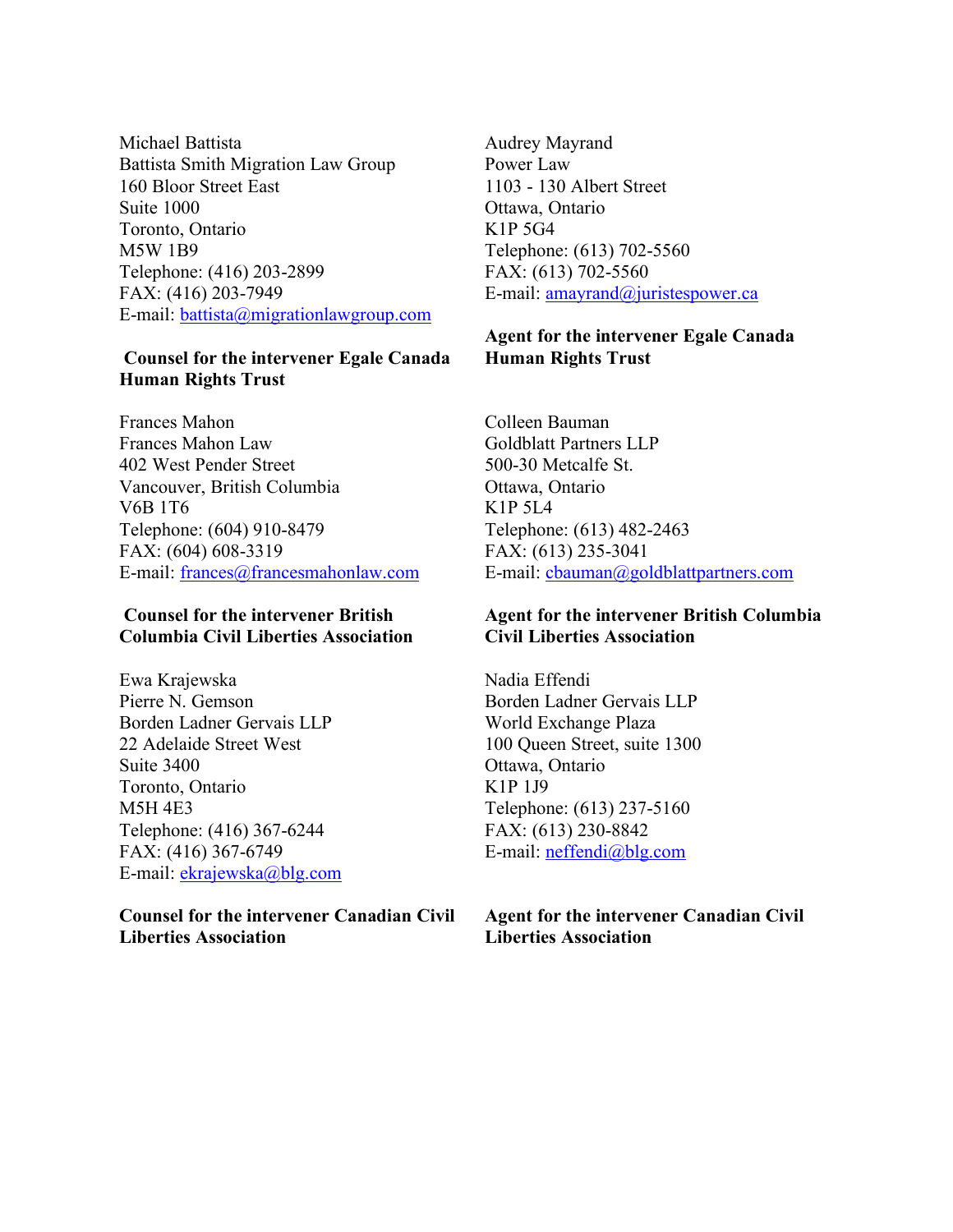Simon Wallace Simon Borys McCarten Wallace 1900-439 University Ave. Toronto, Ontario M5G 1Y8 Telephone: (416) 363-1696 FAX: (416) 363-4089 E-mail: simon@mccartenwallace.com

 **Counsel for the intervener Canadian Prison Law Association**

Marie-France Major Supreme Advocacy LLP 100- 340 Gilmour Street Ottawa, Ontario K2P 0R3 Telephone: (613) 695-8855 Ext: 102 FAX: (613) 695-8580 E-mail: mfmajor@supremeadvocacy.ca

**Agent for the intervener Canadian Prison Law Association**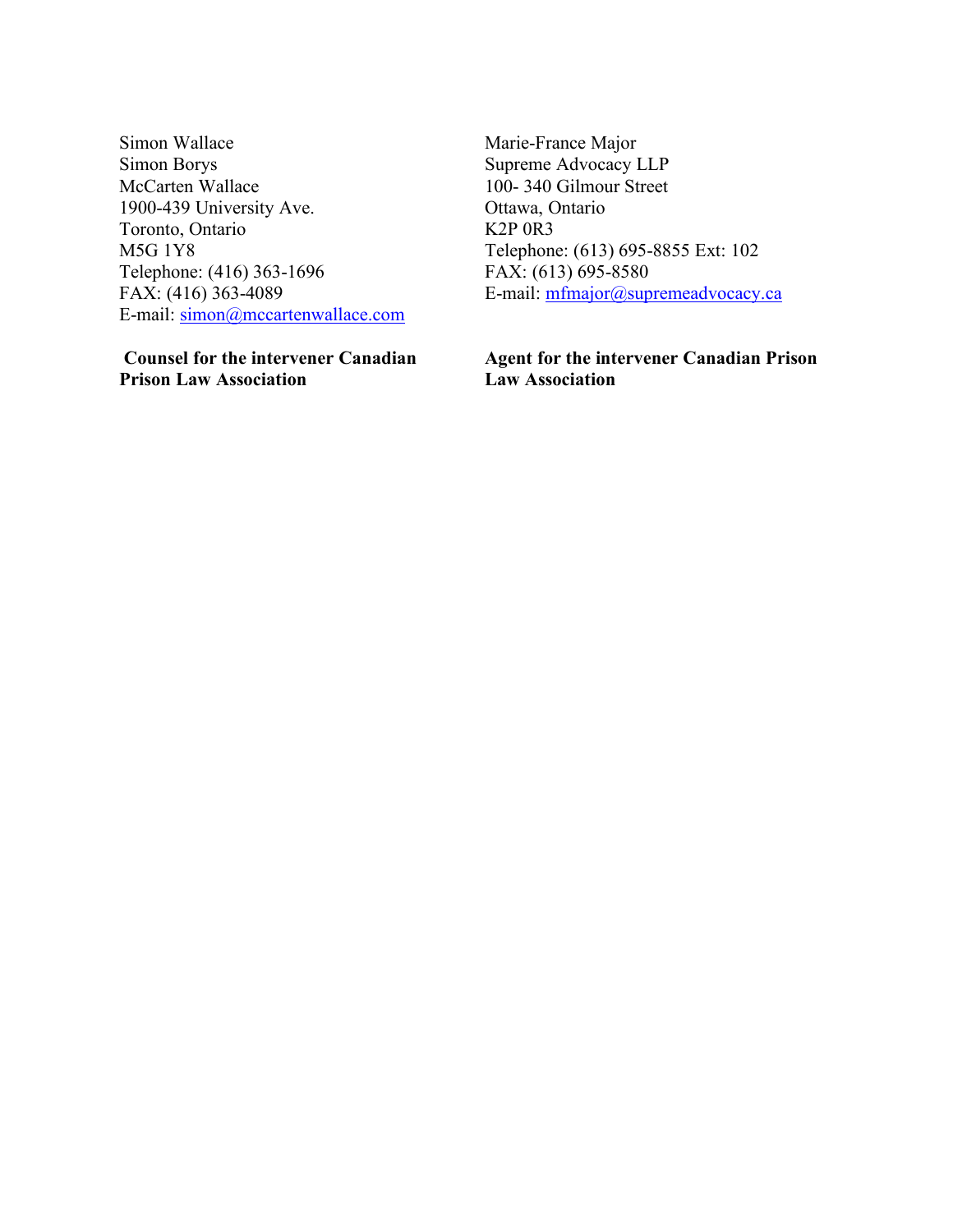## **TABLE OF CONTENTS**

| $\mathbf{i}$ . | A Court's Discretion to Deny Access to Habeas Corpus Cannot<br>Unjustifiably Infringe Section 10(c) of the Charter and Must be Rational |    |
|----------------|-----------------------------------------------------------------------------------------------------------------------------------------|----|
| ii.            | The Ontario Experience Further Demonstrates that Denial of<br><i>Habeas Corpus</i> Would Be a Disproportionate and Unjustifiable        |    |
|                |                                                                                                                                         | 10 |
|                |                                                                                                                                         |    |
|                |                                                                                                                                         |    |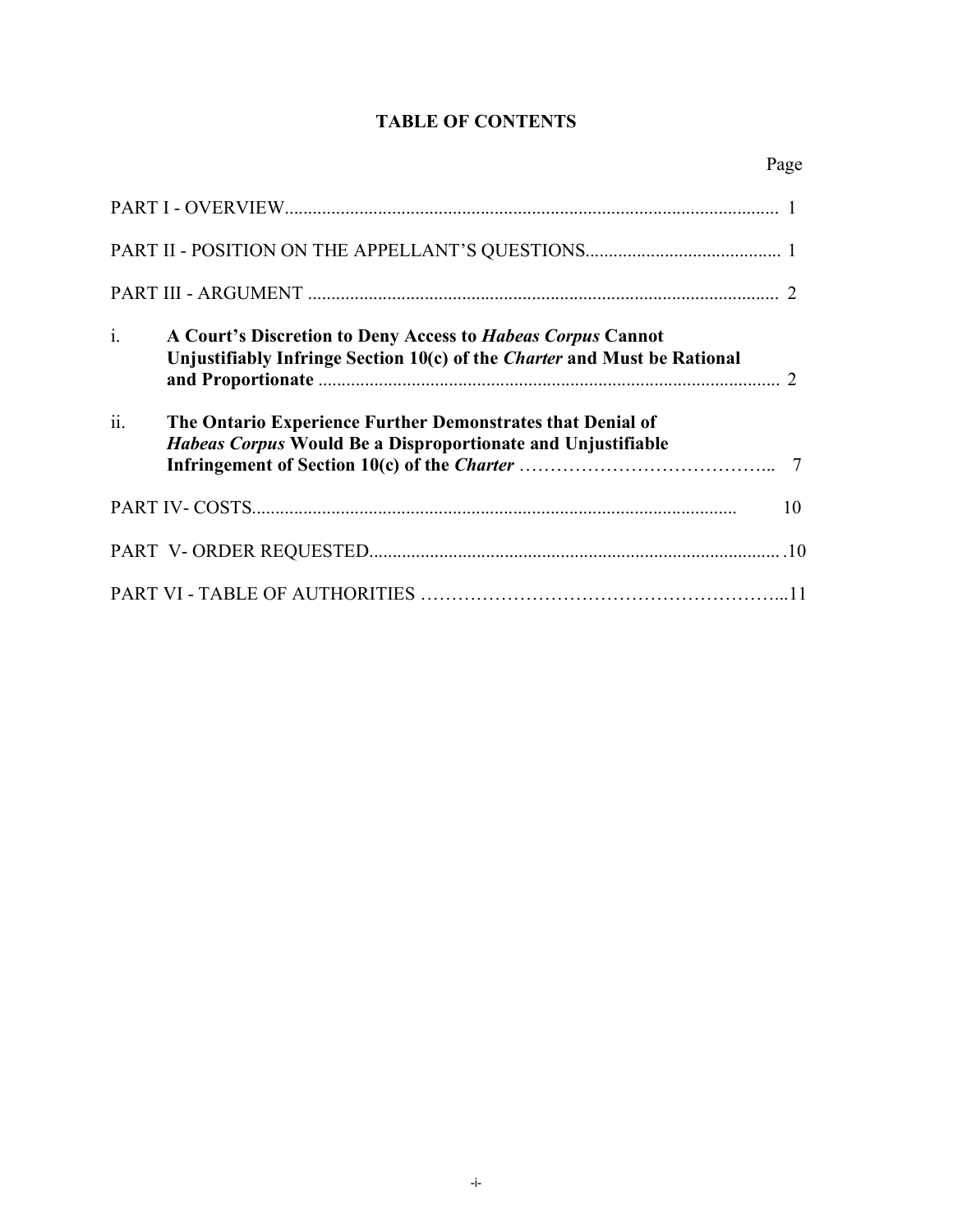#### **PART I – OVERVIEW AND FACTS**

#### **A. Overview of CARL's position and relevant facts**

 $\overline{a}$ 

1. The Canadian Association of Refugee Lawyers [CARL] was granted leave in this matter to make submissions on the constitutional limits of a superior court's discretion to decline to hear an immigration detainee's *habeas corpus* application.<sup>1</sup> CARL's position is that section 10(c) of the *Charter* is infringed whenever a superior court declines *habeas corpus* jurisdiction over a detainee. As such, an exercise of judicial discretion that limits a detainee's access to *habeas corpus* must be justified under the essential elements of section 1 of the *Charter*.

2. CARL proposes that a modified version of the *Dagenais/Mentuck* test is the appropriate framework for assessing when, if ever, *habeas corpus* jurisdiction can be justifiably declined in respect of a detainee.<sup>2</sup> CARL also seeks to highlight the salient elements of the Ontario experience with immigration detention *habeas corpus* litigation in the three years since the Ontario Court of Appeal's decision in *Chaudhary*. 3 This experience demonstrates that the blanket denial of *habeas corpus* to immigration detainees would be a disproportionate and unjustifiable infringement of s. 10(c) of the *Charter.*

## **PART II – OVERVIEW OF CARL'S POSITION ON APPELLANT'S QUESTIONS**

3. CARL's position is that the Court below did not err in finding that jurisdiction should not have been declined, and that the Appellants' question (a) and (b) should be answered in the

<sup>&</sup>lt;sup>1</sup> The question in this appeal is whether and under what conditions provincial superior courts can exercise their discretion to decline jurisdiction over the *habeas corpus* application of a person detained under the *Immigration and Refugee Protection Act* [IRPA]: see the Reasons for Judgment of the Alberta Court of Queen's Bench [ACQB], September 2, 2016, Action No. 160576914X1: Appellant's Record [AR], Vol I, p. 6, lines 29-30, citing *Peiroo v. Canada (Minister of Employment and Immigration)*, 1989 CanLII 184 (ON CA); *Graham,* 2011 ONCA 138 at para 19, where the Court of Appeal for Ontario confirmed that a decision to decline jurisdiction is discretionary, and *May v. Ferndale Institution*, [2005] 3 SCR 809, 2005 SCC 82 at paras 44 and 50 [*May*] and *Mission Institution v. Khela*, 2014 SCC 24, [2014] 1 S.C.R. 502 at para 42 [*Khela*], where principles governing the exercise of that discretion were enunciated in permissive terms. See also *Chhina v. Canada (Public Safety and Emergency Preparedness)*, 2017 ABCA 248 at paras 8 and 62 at AB, Vol I, p. 12 and 22 <sup>2</sup> CARL's submissions relate to the principles governing the exercise of judicial *discretion* to decline jurisdiction, and thus do not place in issue the constitutionality or constitutional applicability of any common law rule. The *Dagenais/Mentuck* test applies *only* to exercises of judicial discretion, and does not apply to judicial applications of non-discretionary rules: *Named Person v. Vancouver Sun*, [2007] 3 SCR 253, 2007 SCC 43 at paras 38-43; *Canadian Broadcasting Corp. v. Canada (Attorney General),* [2011] 1 SCR 19, 2011 SCC 2 at paras 56-57).

<sup>3</sup> *Chaudhary v. Canada (Public Safety and Emergency Preparedness),* 2015 ONCA 700.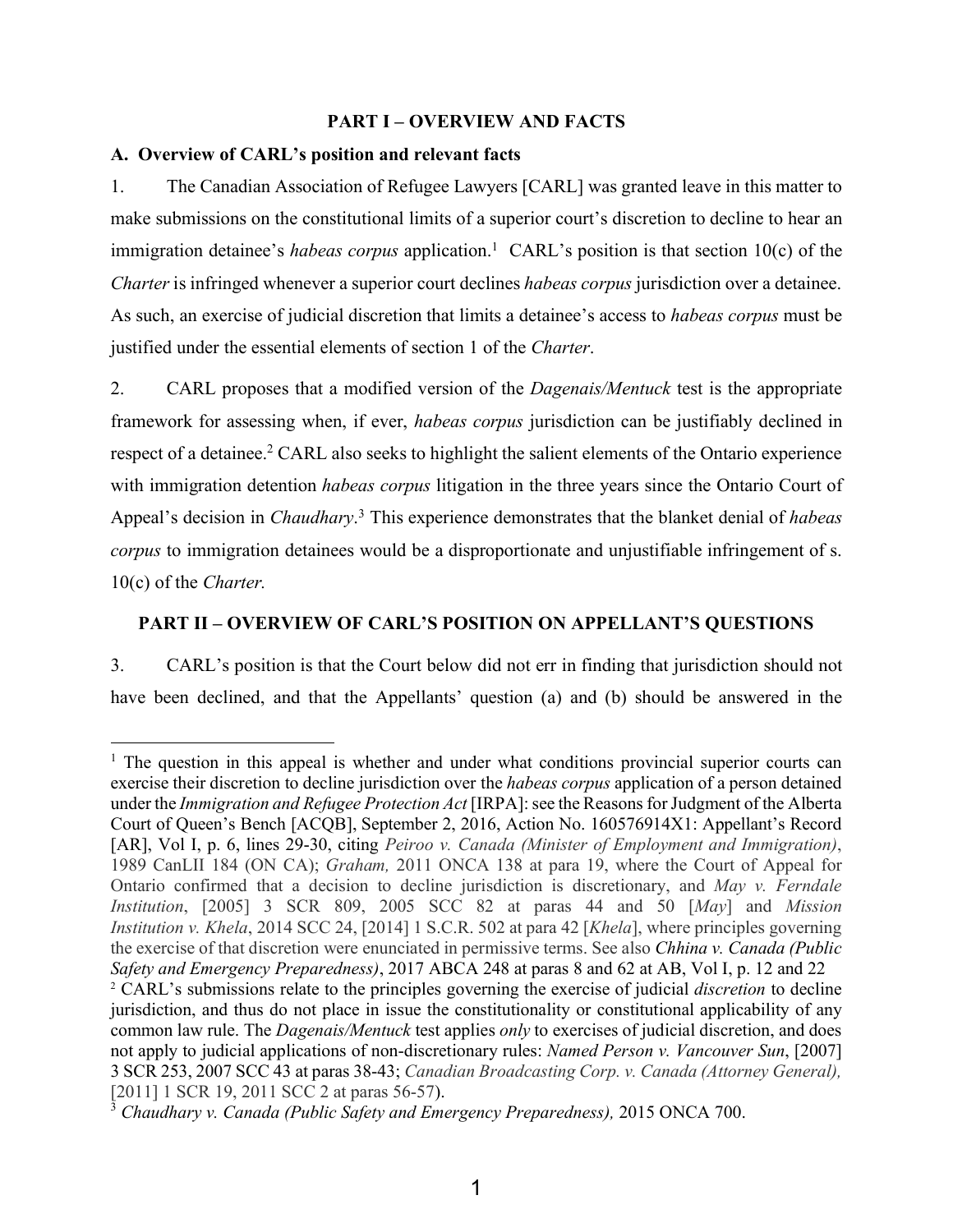negative.4 CARL takes no position on questions (c) and (d), but submits that they are not dispositive. On question (e), CARL's position is that the principle articulated in *May v. Ferndale* does not apply in relation to the legality of an actual detention, and the Court below therefore did not depart from this principle and thus did not err in that respect.

## **PART III – ARGUMENT**

## **1. A Court's Discretion to Deny Access to** *Habeas Corpus* **Cannot Unjustifiably Infringe Section 10(c) of the** *Charter* **and Must Therefore be Rational and Proportionate**

## a. Declining jurisdiction to hear a detainee's *habeas corpus* application infringes section 10(c)

4. The language of section 10(c) in both English and French is very explicit. The section is operative "on arrest or detention" and grants two distinct rights to a detainee: (i) to have the legality of detention "determined by way of *habeas corpus*" and (ii) "to be released if the detention is not lawful" (*de faire contrôler, par* habeas corpus*, la légalité de sa détention et d'obtenir, le cas échéant, sa liberation*).

5. Section 10(c) is to be interpreted purposively and guarantees access to the specific remedy of *habeas corpus*. <sup>5</sup> *Habeas corpus* is a mechanism for judicial control over the conduct of the executive branch of government.<sup>6</sup> To have the legality of detention determined by way of *habeas corpus* requires a judicial determination of the legality of detention by a court with jurisdiction to order release upon a finding that the detention is unlawful.<sup>7</sup>

6. It is CARL's submission that there is no defensible reading of section 10(c) that allows for substitution of recourse to an administrative regime within the executive branch for the writ of *habeas corpus* in cases where the applicant is detained. Denial of a judicial determination of the legality of detention by way of the writ of *habeas corpus* is a violation of s. 10(c) of the *Charter*.

b. The "immigration matters" exception does not apply to immigration detention

7. The issue on this appeal therefore engages the rights specifically and expressly protected under section 10(c) of the *Charter.* As this case is about detainees seeking release from detention, it is therefore easily distinguishable from the cases in which courts developed and endorsed the

<sup>4</sup> Appellant's Factum, para 46.

<sup>5</sup> *R. v. Gamble,* [1988] 2 S.C.R. 595 at para 66.

<sup>6</sup> *Chaudhary*, *supra* note 3*,* at para 38; and *Khela*, supra note 1, at para 37.

<sup>7</sup> *May*, supra note 1, at para 21.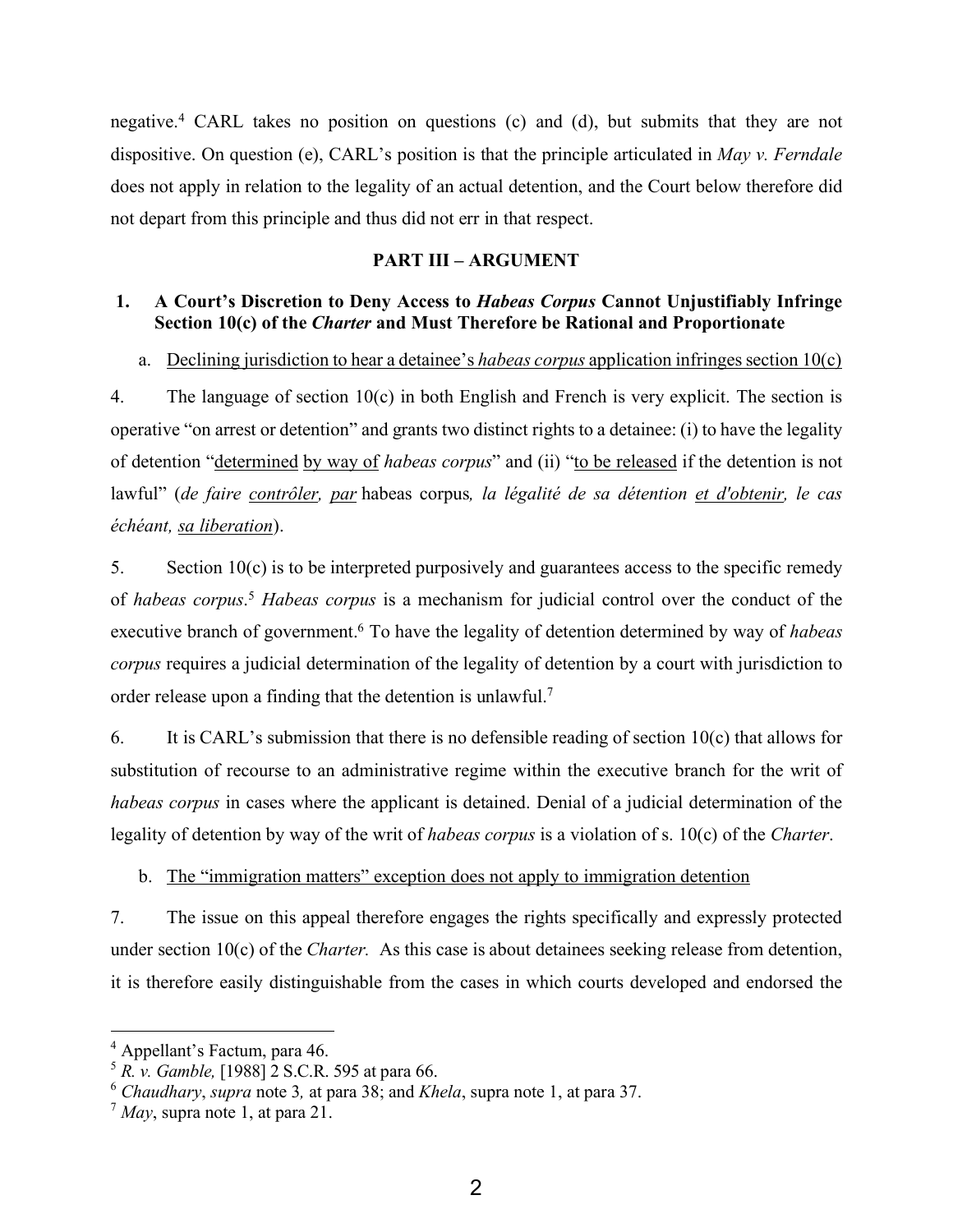'*Peiroo* exception',<sup>8</sup> where *habeas corpus* was found to be unavailable in "immigration matters" that were wholly unrelated to the legality of a detention. When this Court endorsed the generic "immigration matters" exception in *May* and *Khela,* it did so without any consideration of section 10(c) of the *Charter*. 9 As such, the phrase "immigration matters" in these judgments could not have been understood to include immigration detention. If it had, the Court would have been required to address the breach of section 10(c) that would flow from its application to detainees who challenge only the legality of their detention. This Court's finding in *May* that "judicial barrier[s] to the venerable right to *habeas corpus*, now constitutionalized in Canada" must have a solid jurisprudential foundation is directly applicable in the circumstances at bar.<sup>10</sup>

## c. Judicial discretion to decline *habeas corpus* jurisdiction over detainees is subject to the *Dagenais/Mentuck* framework

8. It is CARL's submissions that to decide the appeal before the Court, the common law discretion to deny access to *habeas corpus* to any detainee must be reconciled with section 10(c) of the *Charter*. This Court has repeatedly held that judges must exercise the discretion afforded under common law rules in a manner that is consistent with the *Charter*. <sup>11</sup> Therefore, while the existence of a common law discretion to decline to hear a *habeas corpus* application is not in issue, the question remains whether the exercise of that discretion in the case of a detainee constitutes a justifiable infringement of section 10(c) of the *Charter*. The analytical framework adopted for determining whether an exercise of judicial discretion is consistent with the *Charter* must ensure that it "incorporates the essence of s.1 of the *Charter* and the *Oakes* test" and is "subject to no lower a standard of compliance with the *Charter* than legislative enactment".<sup>12</sup>

<sup>8</sup> *Peiroo, supra* note 1, as discussed in *May, ibid*. 9 See *May,* supra note 1, which contains only a passing reference to s. 10(c) at para 70; and *Khela, supra*  note 1, which contains no reference to section 10(c). See also *Peiroo, supra* note 1, and *Reza v. Canada,*  [1994] 2 SCR 394*,* neither of which so much as mention section 10(c) of the *Charter*. 10 *May*, supra note 1, at para 42.

<sup>11</sup> *Dagenais, v. Canadian Broadcasting Corp*., [1994] 3 SCR 835 at p 865 and 875 (per Lamer C.J.) [*Dagenais*][" the common law rule does not authorize publication bans that limit *Charter* rights in an unjustifiable manner"]; *Canadian Broadcasting Corp. v. The Queen*, [2011] 1 SCR 65 at para 13; and *B.C.G.E.U. v. British Columbia (Attorney General)*, [1988] 2 S.C.R. 214 at para 56.

<sup>12</sup> *R. v. Mentuck*, [2001] 3 S.C.R. 442, 2001 SCC 76 at para 27 [*Mentuck*]; and *Sierra Club of Canada v. Canada (Minister of Finance)*, [2002] 2 S.C.R. 522, 2002 SCC 41 at para 45 ff; see also: *Canadian Broadcasting Corp. v. Canada (Attorney General),* [2011] 1 SCR 19, 2011 SCC 2 at para 56 ("The *Dagenais*/*Mentuck* rule requires neither more nor less than the one from *Oakes*") and *R. v.*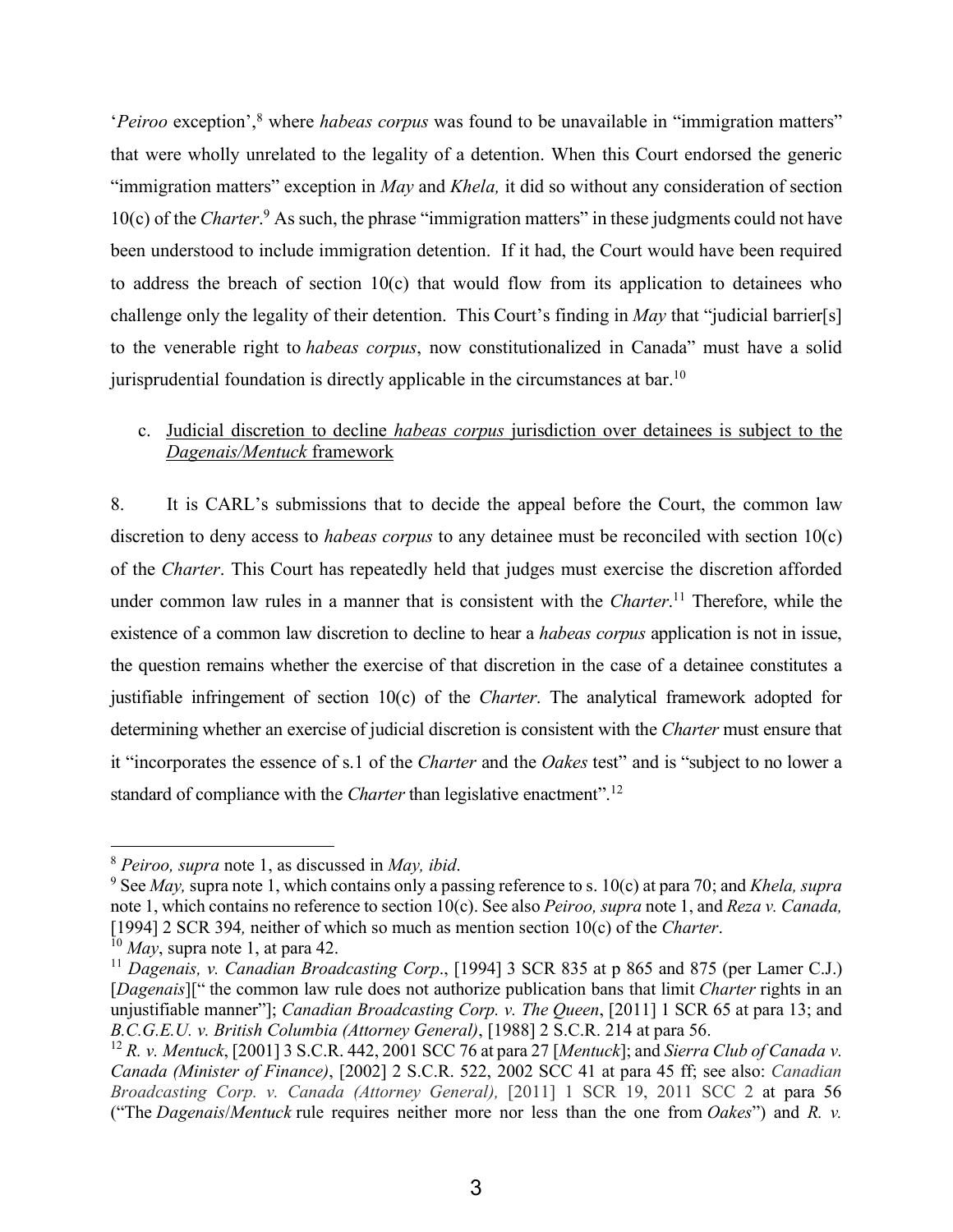9. At the core of this analysis are the questions of rationality and proportionality: is the measure necessary to achieve some important objective, and, if so, do its salutary effects outweigh the infringement of a *Charter* right?13 In some cases, the courts must weigh competing *Charter*  rights.14 In others, such as the case at bar, there are no competing *Charter* rights, and courts are to weigh other public interests, such as the public interest in the effective administration of justice or the social value of the protection of the vulnerable, against the *Charter* infringement*.* 15

10. Thus, adopting and adapting what has become known as the *Dagenais/Mentuck* test, CARL submits that in deciding whether to decline jurisdiction to hear a *habeas corpus* application from an immigration detainee, courts must determine that:

(a) such an order is necessary in order to prevent a serious risk to the proper administration of justice because reasonable alternative measures will not prevent the risk; and

(b) the salutary effects of declining jurisdiction outweigh the deleterious effects on the rights and interests of the detainee.16

11. The framework is applicable in a variety of contexts because it was developed precisely in order to provide the necessary flexibility to apply the substantive requirements of s. 1 of the *Charter* to discretionary judicial infringements on *Charter* rights. The first prong captures the "pressing and substantial objective", "rational connection" and "minimal impairment" components of the *Oakes* test without imposing undue formalism; and the second prong captures the ultimate "proportionality test" as articulated in *Oakes*. 17 While the test was initially developed in the context of limitations on freedom of expression under s. 2(b) of the *Charter*, this Court has already

*Bernard*, [1988] 2 S.C.R. 833 (La Forest J. concurring): "[W]hen a common law rule is found to infringe upon a right or freedom guaranteed by the *Charter* , it must be justified in the same way as legislative rules."

<sup>13</sup> *Mentuck, supra* note 12, at paras 22-39.

<sup>14</sup> See, for example, *Dagenais, supra* note 11 and *Mentuck*, *supra* note 12, where the issues included the right to a fair and public trial versus the freedom of expression of the press.

<sup>15</sup> See, for example, *B.C.G.E.U. v. British Columbia (Attorney General),* [1988] 2 SCR 214 at paras 67 ff; *Mentuck*, *supra* note 12 at paras 31-32; and *Vickery v. Nova Scotia Supreme Court (Prothonotary)*, [1991] 1 S.C.R. 671.

<sup>16</sup> *Mentuck*, *supra* note 12 at paras 32

<sup>17</sup> *R. v. Oakes,* [1986] 1 SCR 103, 1986 CanLII 46 (SCC) at para 71. See further *R. v. K.R.J.,* [2016] 1 SCR 906, 2016 SCC 31 at paras 79 and 83 on the residual yet critical role of the proportionality assessment.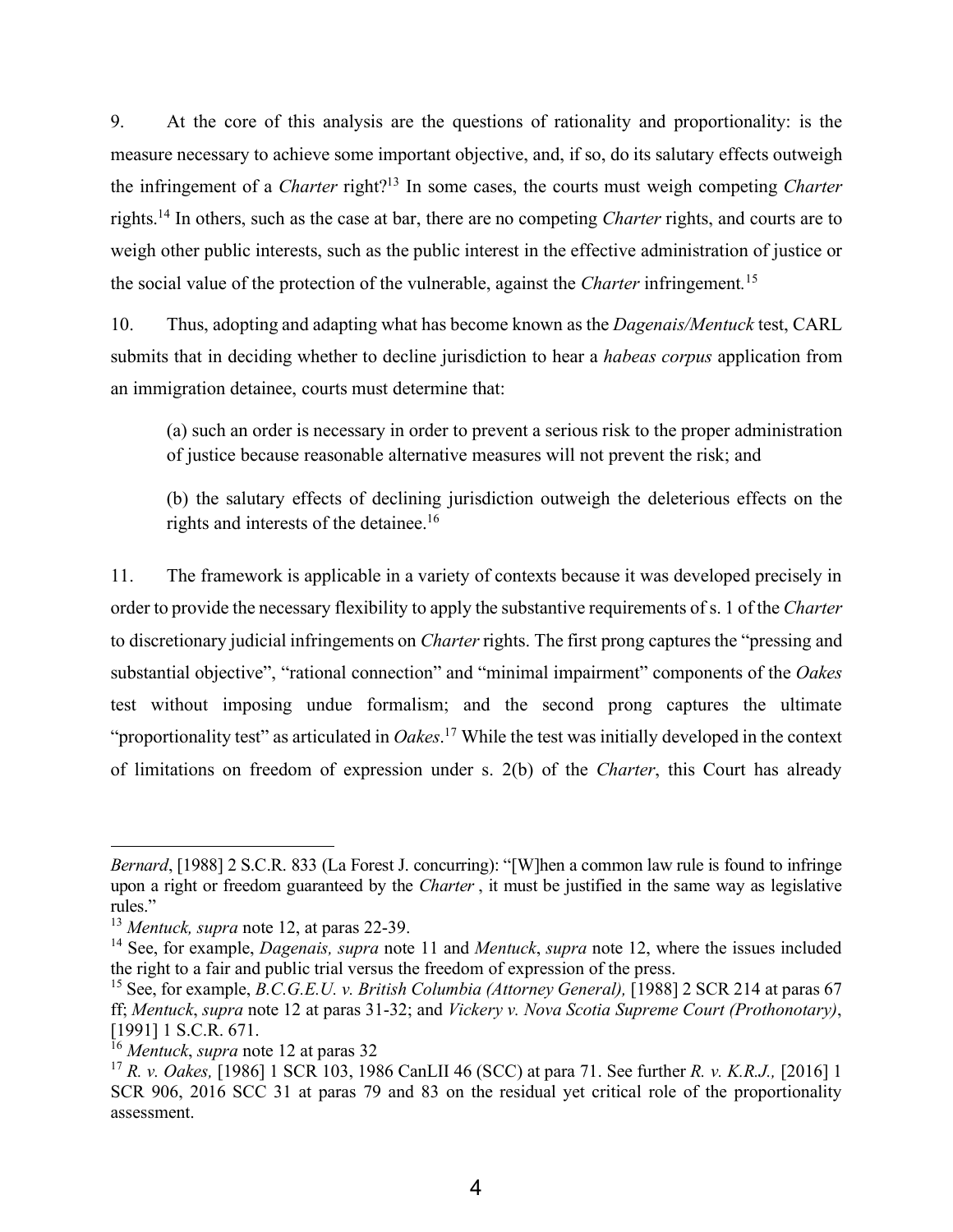recognized that "its principles have broader application".18 The framework is, in CARL's submission, sufficiently flexible for the justification analysis required in the present context.

#### d. The *Dagenais/Mentuck* framework appropriately establishes a stringent standard

12. This Court and other courts have affirmed that the standard for a "serious risk" under the first prong of the *Dagenais/Mentuck* test is to be applied stringently, and that reasonable and lessimpairing alternatives must be meaningfully explored before discretion is exercised in a manner contrary to the *Charter* rights of the person concerned. 19 Where this Court grappled with balancing the open courts principles as enshrined in section 2(b) of the *Charter* against other rights and interests, it held that the *Dagenais/Mentuck* test is stringent precisely because the open court principle is a "hallmark of democratic society" and a "cornerstone of the common law".20 The same is true of the right to *habeas corpus*, and a similar degree of stringency is appropriate.<sup>21</sup>

13. Further, in recognizing the more generalized applicability of the *Dagenais/Mentuck* framework outside of the freedom of expression context, this Court affirmed that the starting point remains a cogent and concrete demonstration of the *necessity* of curtailing a *Charter* right in order to protect a competing *Charter*-protected interest or to protect the administration of justice.<sup>22</sup> To this end, if a court finds that hearing a *habeas corpus* application poses a serious risk to the proper administration of justice, it would then have to consider whether there are alternatives to an outright refusal to exercise its jurisdiction that would prevent the risk. It is only in cases where there is no reasonable alternative to a refusal to exercise jurisdiction that a court would have to then consider whether the salutary effects of such an exercise of discretion (the benefits to the proper

<sup>18</sup> *R. v. N.S.,* [2012] 3 SCR 726, 2012 SCC 72 at para 7 [*N.S.*].

<sup>19</sup> *Mentuck*, *supra* note 12 at paras 34. See further *Toronto Star Newspapers Ltd. v. Ontario*, [2005] 2 S.C.R. 188, 2005 SCC 41 at paras 10 and 39-41; *R. v. O.N.E.*, [2001] 3 SCR 478, 2001 SCC 77 at paras 9-11; *N.S, supra* note 18*,* at para 32. See also *M.E.H. v. Williams*, 2012 ONCA 35 at paras 57-62 <sup>20</sup> *Vancouver Sun (Re),* [2004] 2 SCR 332, 2004 SCC 43 at paras 23-24.

<sup>21</sup> See again *May*, supra note 1, at para 42: "No judicial barrier to the venerable right to *habeas corpus*, now constitutionalized in Canada, can be made to rest on so fragile a jurisprudential foundation". It is also well-established that it is inappropriate to attempt to rank *Charter* rights: *Dagenais, supra* note 11 at p. 877

<sup>22</sup> *N.S, supra* note 18, at paras 9, 12-13 and 20-27.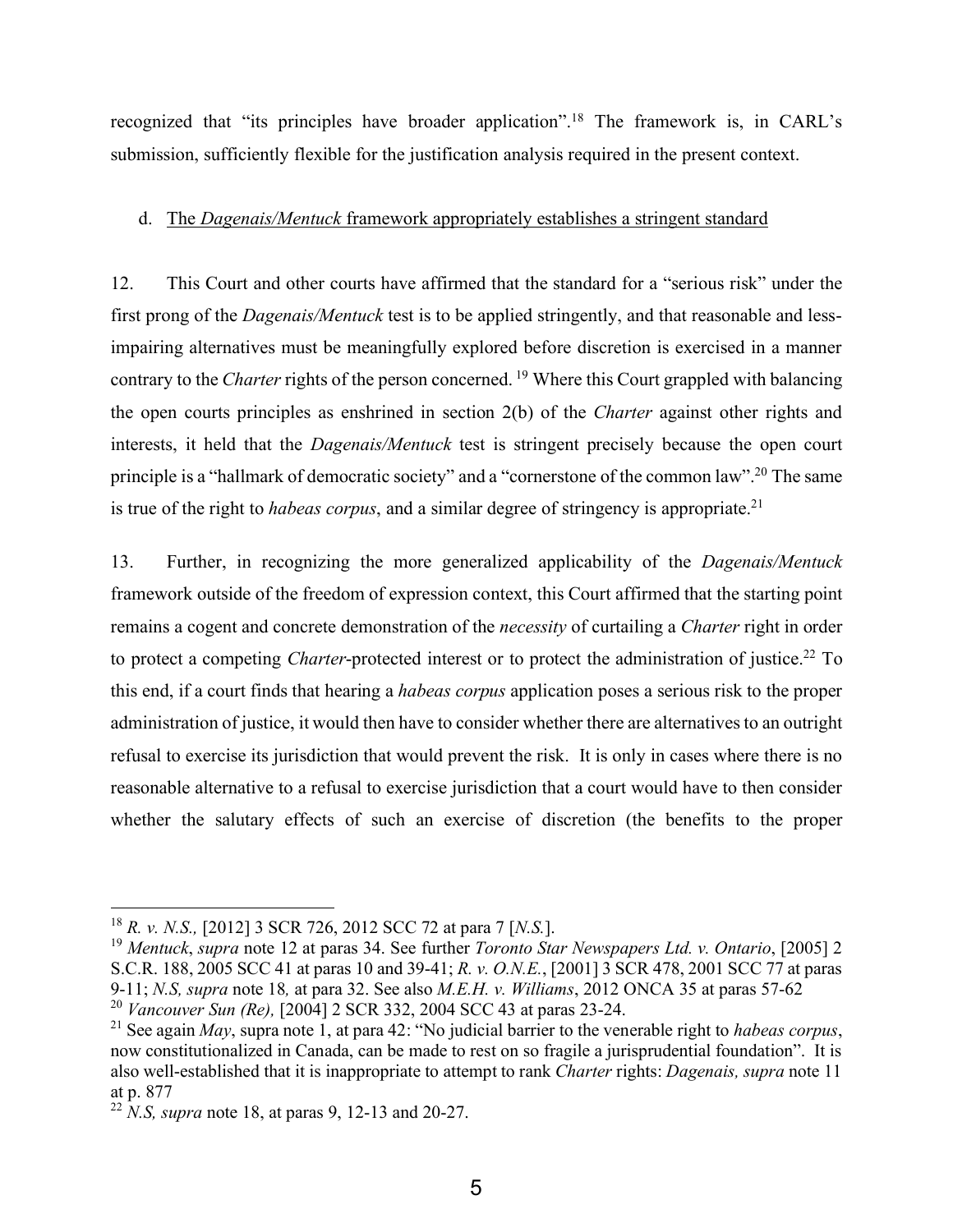administration of justice) would outweigh the deleterious effects on the detainee's *Charter* rights to liberty and to review by way of *habeas corpus*. 23

#### e. The relevance of the *Dagenais/Mentuck* framework within this appeal

14. The narrow issue on this appeal is whether the ACQB properly exercised its discretion in declining jurisdiction. The Appellants are however effectively asking this Court to endorse a blanket prohibition on *habeas corpus* for all immigration detainees and to extend the "immigration matters" exception to matters of immigration detention.<sup>24</sup> CARL's submission is that such an approach would be fundamentally inconsistent with the Court's jurisprudence requiring a casespecific assessment whenever a judicial order would infringe a *Charter* right.<sup>25</sup>

15. Accordingly, CARL submits that the most appropriate manner in which to address this issue is to clarify the law and articulate the framework to be applied in cases where courts are asked to exercise their discretion to decline to hear *habeas corpus* applications from detainees. However, if this Court were to consider a blanket pronouncement on the availability of *habeas corpus* for immigration detainees, it is CARL's submission that the *Dagenais/Mentuck* test would apply *a fortiori* and that even greater stringency would be appropriate, as the effect would be the abrogation of the s. 10(c) *Charter* rights of not just one but of countless detainees.

16. Whether each of the discrete issues that arise under the *Dagenais/Mentuck* test are assessed on a case-specific basis or in the context of the Appellants' submissions in favour of a blanket prohibition, it is CARL's submission that it would be relevant to consider the Ontario experience of immigration detention *habeas corpus* litigation post-*Chaudhary*. The Ontario experience demonstrates both the absence of a risk to the administration of justice and the significant deleterious effects of denying access to *habeas corpus* for immigration detainees.

<sup>23</sup> *N.S, supra* note 18*,* at para 34, citing *Dagenais*, *supra* note 11 at p. 878; *Mentuck*, *supra* note 12 at para 32.

 $^{24}$  Appellants' Factum, paras 2 and 118.

<sup>25</sup> See, for example, *Mentuck, supra,* at para 37; *N.S., supra,* at paras 8, 52.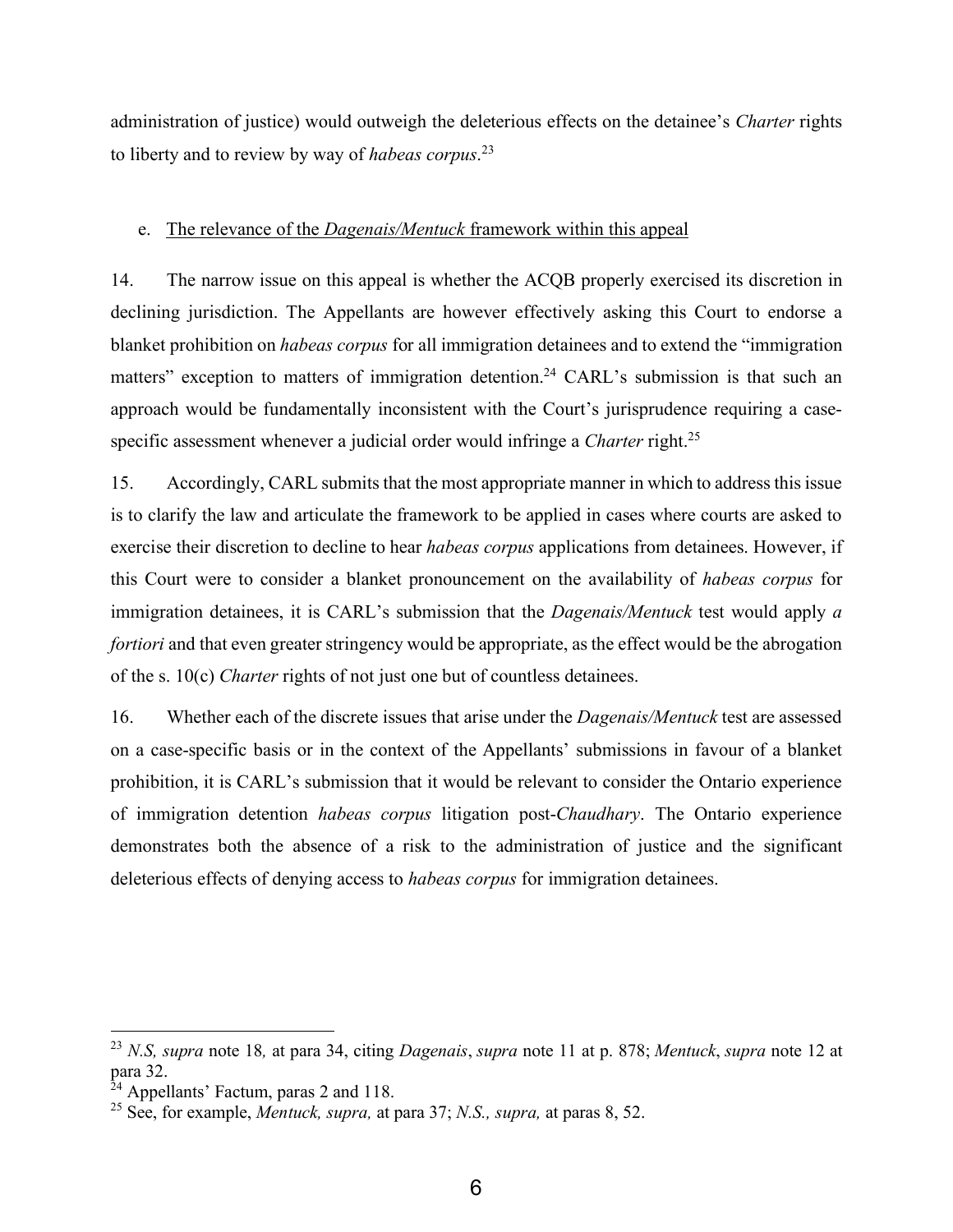## **2. The Ontario Experience Demonstrates that Denial of** *Habeas Corpus* **Would Be a Disproportionate and Unjustifiable Infringement of Section 10(c) of the** *Charter*

17. The Appellants have not alleged that permitting immigration detainees access to *habeas corpus* – i.e., granting access to the right guaranteed to them under s.10(c) of the *Charter* –poses any serious risk to the administration of justice. Moreover, none have emerged since the Court of Appeal for Ontario opened the door to *habeas corpus* for immigration detainees in 2015.

18. In post-*Chaudhary* Ontario, there has been no unmanageable flood of applications—there have been only a handful of cases litigated, as compared to the 3,000-4,000 immigration detainees held in Ontario per year.<sup>26</sup> The small volume of cases has persisted despite the fact that decisions of the Ontario Superior Court<sup>27</sup> and Court of Appeal<sup>28</sup> have explicitly provided for *habeas* jurisdiction beyond the specific parameters of lengthy detentions of uncertain duration set out in *Chaudhary.* All of the applications that have been brought have related to what can fairly be qualified as exceptional cases—due either to the sheer length of detention, or cases where there had been a complete breakdown of the administrative review process.<sup>29</sup>

19. Mechanisms for inter-jurisdictional cooperation have already been developed by Ontario courts, preventing the prospect of a clash between complementary forums for relief. For example, the Court of Appeal for Ontario has established clear guidelines for avoiding jurisdictional conflict with the Immigration Division ["ID"] where the superior court grants release on conditions".<sup>30</sup>

20. Thus, there is no serious risk to the proper administration of justice that would justify a

<sup>&</sup>lt;sup>26</sup> Detention statistics are published by the CBSA at: https://www.cbsa-asfc.gc.ca/securitysecurite/detent/stat-2012-2017-eng.html. See also *Brown v. Canada (Citizenship and Immigration)*, 2017 FC 710 at para 100, which provides the regional breakdown for detentions in 2016, showing that 3,145 individuals were held in immigration detention in Ontario in 2016.

<sup>27</sup> *Scotland v. Canada (Attorney General*), 2017 ONSC 4850 at paras 53-54

<sup>28</sup> *Ogiamien v. Ontario (Community Safety and Correctional Services),* 2017 ONCA 839 at para 41 [*Ogiamien II]*; see also: *Toure v. Canada (Public Safety & Emergency Preparedness)*, 2018 ONCA 681 at para 23, application for leave to appeal pending in S.C.C. file 38355.

<sup>29</sup> The decisions in *R. v Ogiamien*, 2016 ONSC 4126; *Canada v Dadzie*, 2016 ONSC 6045; *Ali v Canada (Attorney General),* 2017 ONSC 2660; *Alvin Brown v. Canada (Public Safety),* 2016 ONSC 7760; and *Ebrahim Toure v. Minister of Public Safety*, 2017 ONSC 5878 [*Toure* ONSC] concern detentions of between two to seven years. The application at issue in *Wang et al. v Canada (Attorney General),* 2017 ONSC 2841 and *Wang v. Canada*, 2018 ONCA 798 was about exceptionally stringent release conditions and the decision in *Scotland, supra* note 25, concerned a total breakdown in the IRPA detention review system where detention was maintained even though the Minister had argued in favour of release.

<sup>30</sup> *Ogiamien II, supra*, at paras 56ff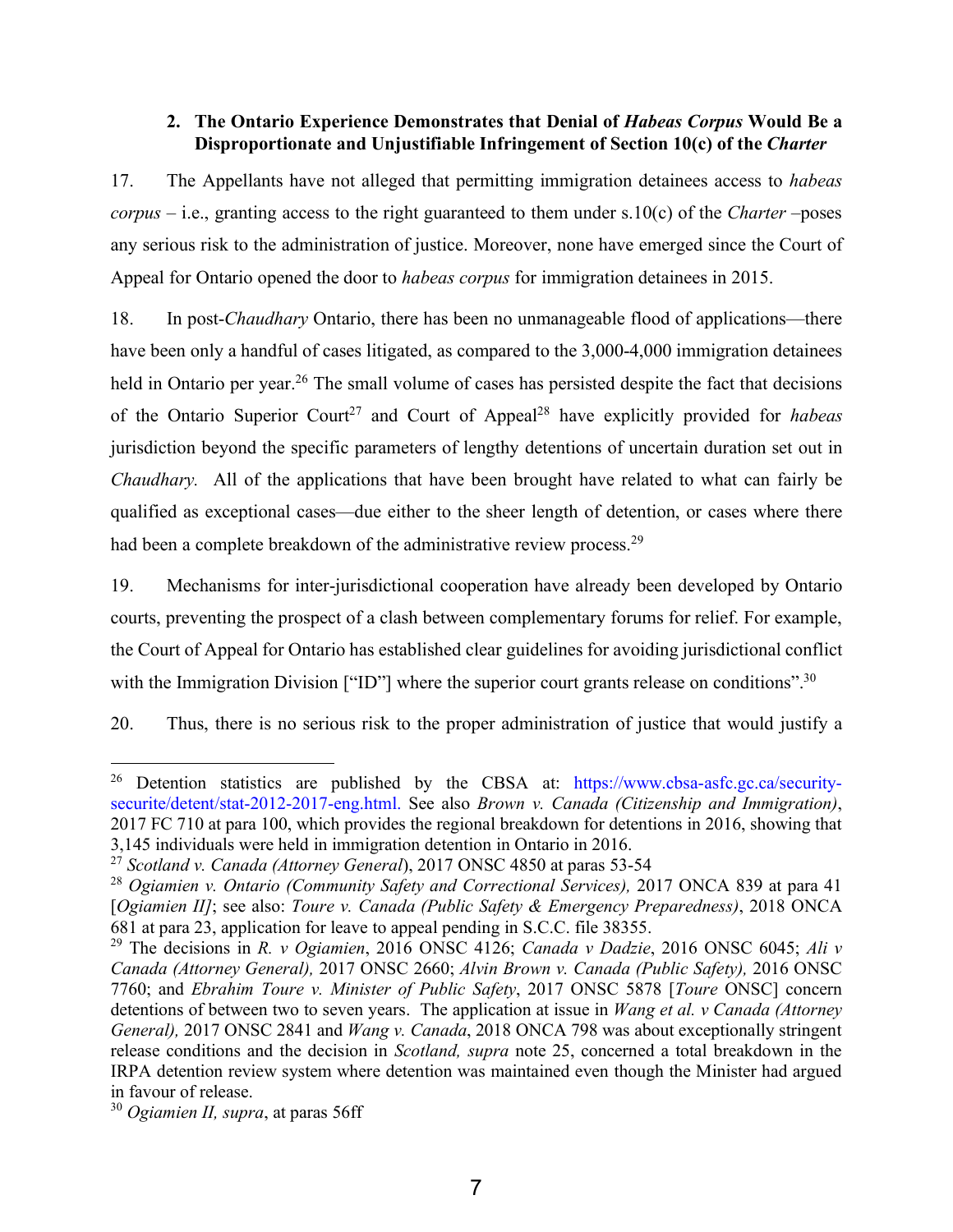general rule that superior courts should decline *habeas corpus* applications brought by immigration detainees. CARL submits that this is also true in cases of shorter detentions that are arbitrary from the moment detention is imposed.<sup>31</sup> In the event that an extraordinary individual case did raise such risk, superior courts have at their disposal alternative measures short of a blanket rule – e.g. the doctrines of abuse of process and costs.

21. CARL also notes that the Appellants have not identified any salutary effects of declining jurisdiction that outweigh the deleterious effects on the rights and interests of the detainee by doing so. As noted above, *habeas corpus* and detention review proceedings have proceeded in tandem in Ontario without duplication or jurisdictional conflict. Moreover, unlike the publication ban and confidentiality order cases cited above, there are no countervailing *Charter* rights that are better protected by denying access to *habeas corpus*.

22. By contrast, in CARL's submission, declining *habeas corpus* jurisdiction has considerable deleterious effects on the rights and interests of the detainees. CARL agrees with the reasons of the Alberta Court of Appeal as to why *habeas corpus* is a more favourable mechanism for an immigration detainee than the IRPA regime, $32$  and submits that this is a critically important deleterious effect of denying access to *habeas corpus*. Further, significant salutary benefits of granting access to *habeas corpus* for immigration detainees – both for immigration detainees and for the rule of law – have come to light in Ontario post-*Chaudhary*.

23. First and foremost, access to *habeas corpus* in Ontario has been an essential avenue to protect the right to liberty of persons detained under the IRPA by providing an effective remedy to bring an end to unlawful detentions that were being maintained by the ID review process.<sup>33</sup> One striking example is the case of *Ali,* where the applicant was detained on an immigration hold in a maximum-security jail for over seven years. In his over 80 monthly detention reviews, the ID had repeatedly found that the detention was indefinite but nevertheless continued the detention. This result issued in part because, under the IRPA regime, a detention's indefinite nature is only one

<sup>31</sup> *Scotland, supra* note 27. CARL submits that limiting access to *habeas corpus* to lengthy detentions is not justifiable, especially since the nature and costs of *habeas corpus* litigation as compared to the IRPA process are such that *habeas corpus* is not likely to become the remedy of choice in short-term detention cases. Indeed, it is unsurprising that all of the post-*Chaudhary habeas corpus* litigation in Ontario has involved detentions in excess of 10 months.

<sup>32</sup> *Chhina*, *supra* note 1, at paras 37-59

<sup>33</sup> See *Ali, supra* note 29*; Scotland, supra* note 27*; and Ogiamien* II, *supra* note 26*.*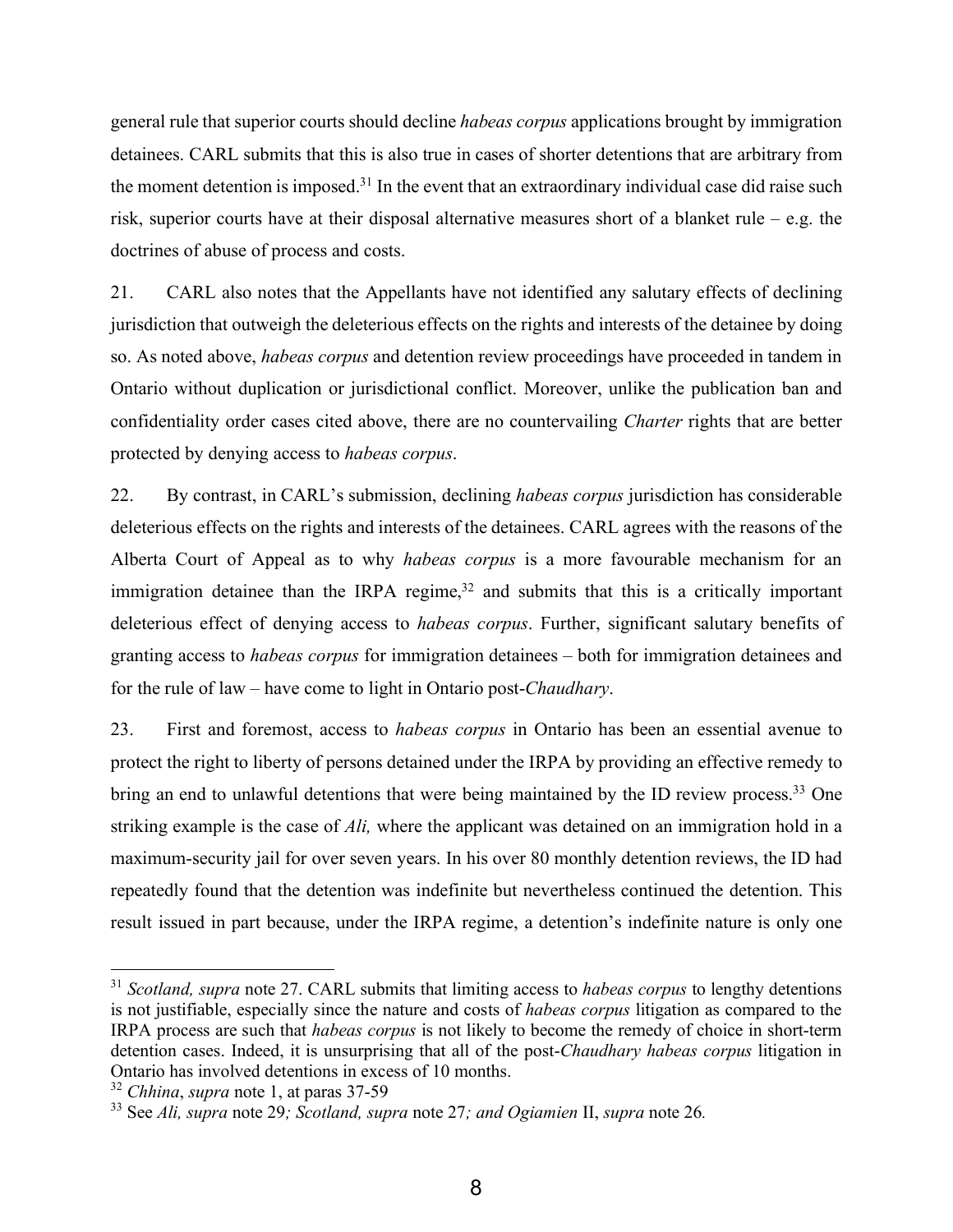factor to be considered and is not on its own a basis for release.<sup>34</sup>

 $\overline{a}$ 

24. The Ontario Superior Court, on *habeas corpus*, found the detention's indefinite nature to violate the *Charter* and brought Mr. Ali's detention to an end.35 On *habeas corpus*, unlike the IRPA detention regime, a finding that a detention has become indefinite necessitates its termination.36 It is in this light that the Court must assess the Appellants' submission that "s. 248 of the *Regulations* sets out *Charter*-driven factors designed to make sure that the Board makes decisions that are *Charter* compliant."37 The reality is that ID officials have been prescribed a set of *Charter*-driven factors to weigh, but are afforded substantial discretion in the relative weight given to each. As a result, the IRPA regime is less protective of *Charter* rights.

25. Further, *habeas corpus* proceedings provide procedural advantages to the detainee not mentioned by the Alberta Court of Appeal. For instance, in *habeas corpus* hearings, the Minister is required to formally tender evidence subject to cross-examination to meet its burden of proof. This has provided an important mechanism for revealing deficiencies and weaknesses in the detention review processes before the ID, which often proceeds solely by way of hearsay submissions by hearings officers with no personal knowledge of the facts in issue.<sup>38</sup> The procedure on a *habeas corpus* application also stands in stark contrast to judicial review in Federal Court, where the issue before the judge is limited to whether the ID's findings were reasonable in light of the largely hearsay evidence already in the ID record.

<sup>34</sup> See *Ahmed v Canada (Citizenship and Immigration*), 2015 FC 876 at para 26 and authorities cited therein where the Federal Court has held that indefinite detention can be maintained as long as the ID has reasonably weighed this factor. In fact, when Mr. Ali sought judicial review of an ID decision continuing his detention, he was not even granted leave to have his case heard by the Federal Court (Federal Court File: IMM-5580-13).

 $35$  The Report of the 2017/2018 External Audit (Detention Review) that is, at the time of writing, the subject of the Respondent's pending Motion to Vary the Record, contains an extended discussion of the ways in which the IRPA detention review scheme failed to protect Mr. Ali's liberty interest. Should the motion be denied, CARL withdraws its submissions in relation thereto.

<sup>36</sup> *Ali, supra* note 29*,* at para 27, applying *Chaudhary, supra* note 3, at para 81. Such an outcome is to be contrasted with the application of the IRPA by the Immigration Division, where the indefinite nature of detention is but one factor for consideration: See *Ahmed v. Canada (Citizenship and Immigration)*, 2015 FC 876 at para 26 and the case cited therein; see also the 20 July and 21 August 2018 detention review decision of the Immigration Division in *Canada (Minister of Public Safety) v. Ebrahim Toure,* file 003-B3-00505 [Tabs 1-2 of CARL's Book of Authorities], where detention was maintained notwithstanding findings that there was no reasonable prospect of removal within a reasonable time. <sup>37</sup> Appellant's Factum, para 108.

<sup>38</sup> *Ali, supra* note 29, at paras 30-32 and 39; *Scotland*, *supra* note 25, at paras 62-63 and 74.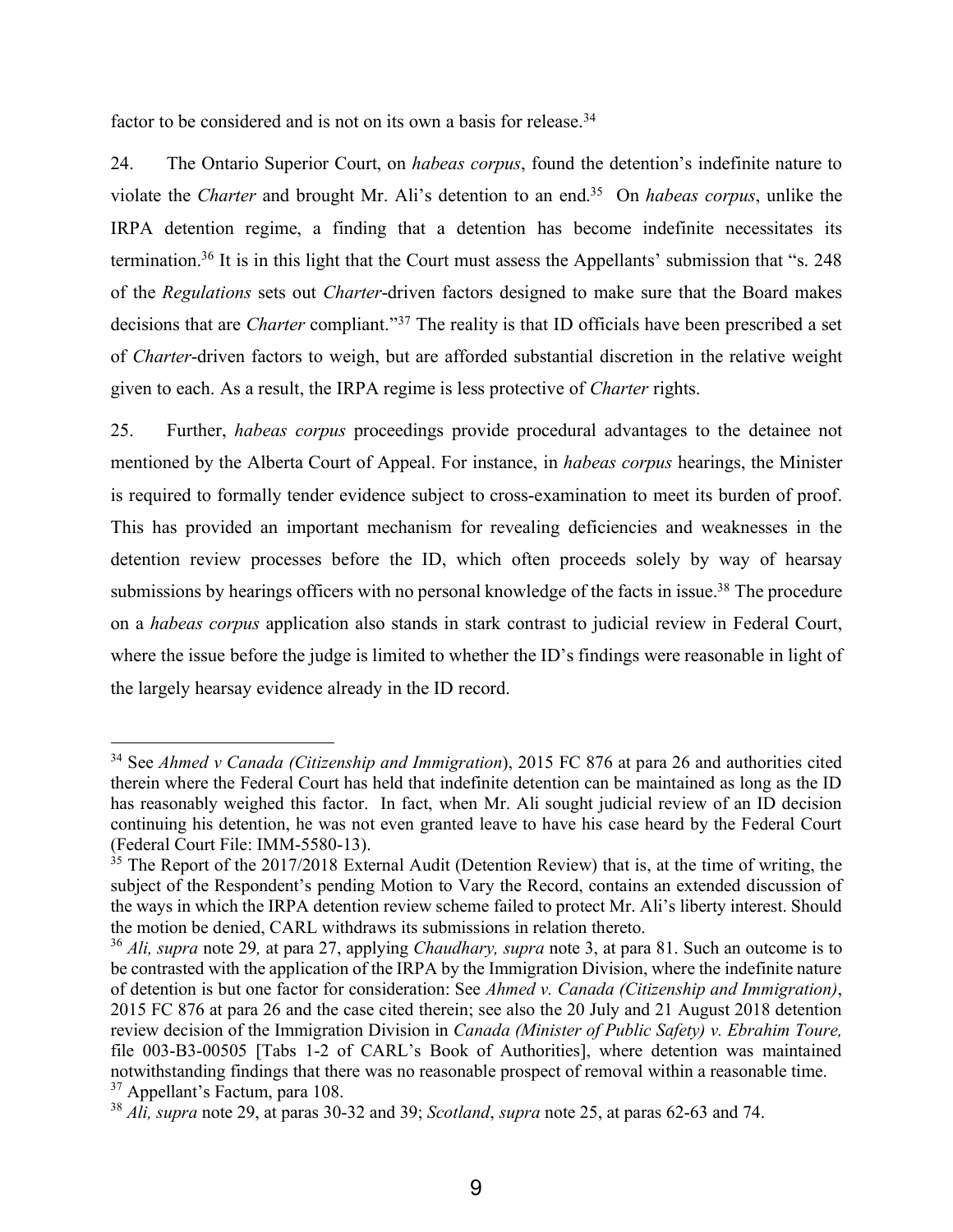26. There have also been clear benefits to the development of the law and the administration of justice. A dialogue on the constitutional limits of immigration detention has been opened between the provincial courts, the Federal Court and the Immigration and Refugee Board, advancing and enriching the applicable law.<sup>39</sup> Indeed, the recently-released report of an audit of the ID's detention review practices relies heavily on the findings of the Ontario courts in *habeas corpus* cases.40

27. Finally, in assessing the IRPA regime and the emergent *habeas corpus* jurisprudence in Ontario, the Federal Court has held that the "availability and effectiveness" of access to *habeas corpus* is a necessary compliment to the IRPA regime to ensure that immigration detainees are adequately protected against arbitrary or indefinite detentions.<sup>41</sup>

28. Ultimately the benefits of extending *habeas corpus* to even a circumscribed class of immigration detainees have been profound. There is no principled reason to limit the s. 10(c) rights of *any* immigration detainee. In the context of immigration detainees who seek only release from detention, no prohibition on *habeas corpus* can be rationally or proportionally justified.

## **PART IV – SUBMISSION ON COSTS**

29. CARL does not seek costs and requests that no costs be ordered against it.

## **PART V – ORDER SOUGHT**

30. Nil.

## ALL OF WHICH IS RESPECTFULLY SUBMITTED THIS 29<sup>th</sup> day of October, 2018

 $\overline{a}$ 

**Jared Will Joshua Blum** 

Counsel for the Canadian Association of Refugee Lawyers

<sup>39</sup> See *Ali, supra* note 29, at paragraph 26 commenting on *Canada (Public Safety and Emergency Preparedness) v. Lunyamila*, 2016 FC 1199; *Chaudhary, supra* note 3, at paras 87-91 and *Scotland, supra* note 27*,* at paras 72-76 commenting on *Canada (Minister of Citizenship and Immigration) v. Thanabalasingham*, 2004 FCA 4; *Brown v. Canada (Citizenship and Immigration)*, 2017 FC 710 at para 4, 144, 146 on *habeas corpus* and responding to *Chaudhary.*

 $40$  As noted above at footnote 35, the Report of the 2017/2018 External Audit (Detention Review) is the subject of the Respondent's pending Motion to Vary the Record.

<sup>41</sup> *Brown v. Canada (Citizenship and Immigration)*, 2017 FC 710 at 113(d), 137, 152, 159(i). Appeal pending in Federal Court of Appeal file A-274-17.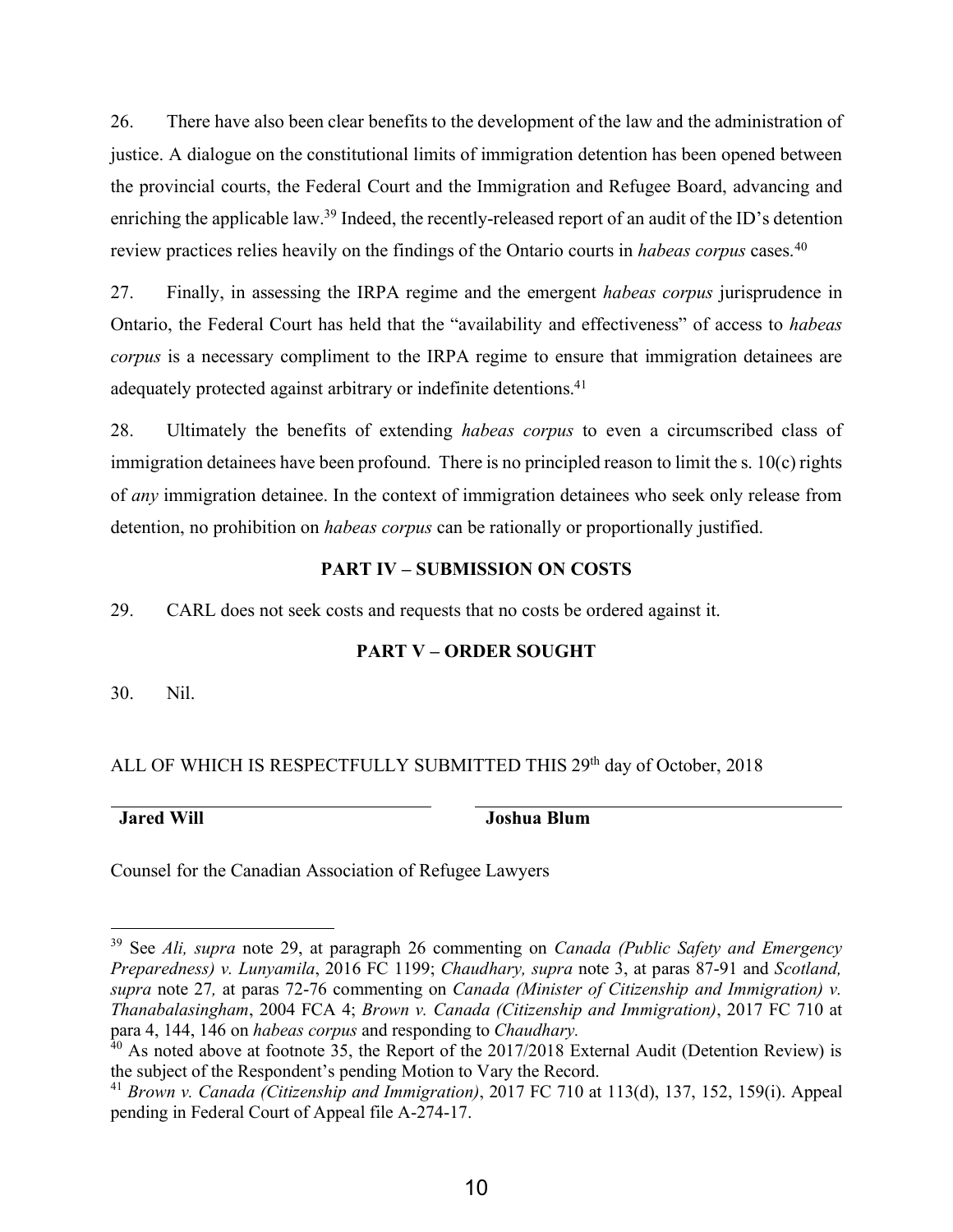## **PART VI – TABLE OF AUTHORITIES:**

|     | <b>CASES</b>                                                                                                                                              | <b>PARA</b>           |
|-----|-----------------------------------------------------------------------------------------------------------------------------------------------------------|-----------------------|
| 1.  | Ahmed v. Canada (Citizenship and Immigration), 2015 FC 876 (CanLII),<br><http: canlii.ca="" gkl4m="" t=""></http:>                                        | 23                    |
| 2.  | Ali v Canada (Attorney General), 2017 ONSC 2660 (CanLII),<br><http: canlii.ca="" h3h49="" t=""></http:>                                                   | 18, 26, 27,<br>28, 29 |
| 3.  | B.C.G.E.U. v. British Columbia (Attorney General), [1988] 2 SCR 214, 1988<br>CanLII 3 (SCC), <http: 1ftbq="" canlii.ca="" t=""></http:>                   | 8                     |
| 4.  | Alvin Brown v Ministry of Public Safety, 2016 ONSC 7760 (CanLII),<br><http: canlii.ca="" gw1nk="" t=""></http:>                                           | 21                    |
| 5.  | Brown v. Canada (Citizenship and Immigration), 2017 FC 710 (CanLII),<br><http: canlii.ca="" h51m0="" t="">,</http:>                                       | 18, 30                |
| 6.  | Canada v Dadzie, 2016 ONSC 6045 (CanLII), <http: canlii.ca="" gv1mc="" t=""></http:>                                                                      | 18                    |
| 7.  | Canada (Minister of Citizenship and Immigration) v. Thanabalasingham,<br>[2004] 3 FC 572, 2004 FCA 4 (CanLII), <http: 1g6nr="" canlii.ca="" t=""></http:> | 29                    |
| 8.  | Canada (Public Safety and Emergency Preparedness) v. Lunyamila, [2017] 3<br>FCR 428, 2016 FC 1199 (CanLII), <http: canlii.ca="" gxrjb="" t=""></http:>    | 29                    |
| 9.  | Canada (Minister of Public Safety) v. Ebrahim Toure, file 003-B3-00505, 20<br>July 2018 Reasons for Detention Order                                       | 27                    |
| 10. | Canada (Minister of Public Safety) v. Ebrahim Toure, file 003-B3-00505, 21<br>August 2018 Reasons for Detention Order                                     | 27                    |
| 11. | Canadian Broadcasting Corp. v. Canada (Attorney General), [2011] 1 SCR<br>19, 2011 SCC 2 (CanLII), <http: 2fgn1="" canlii.ca="" t=""></http:>             | $\mathbf{3}$          |
| 12. | Canadian Broadcasting Corp. v. The Queen, [2011] 1 SCR 65, 2011 SCC 3<br>(CanLII), <http: 2fgn2="" canlii.ca="" t=""></http:>                             | 10                    |
| 13. | Chaudhary v. Canada (Public Safety and Emergency Preparedness), 2015<br>ONCA 700 (CanLII), <http: canlii.ca="" glp6s="" t=""></http:>                     | 3, 6, 20              |
| 14. | Chhina v Canada (Public Safety and Emergency Preparedness), 2017 ABCA<br>248 (CanLII), <http: canlii.ca="" h5bvp="" t=""></http:>                         | 1, 22                 |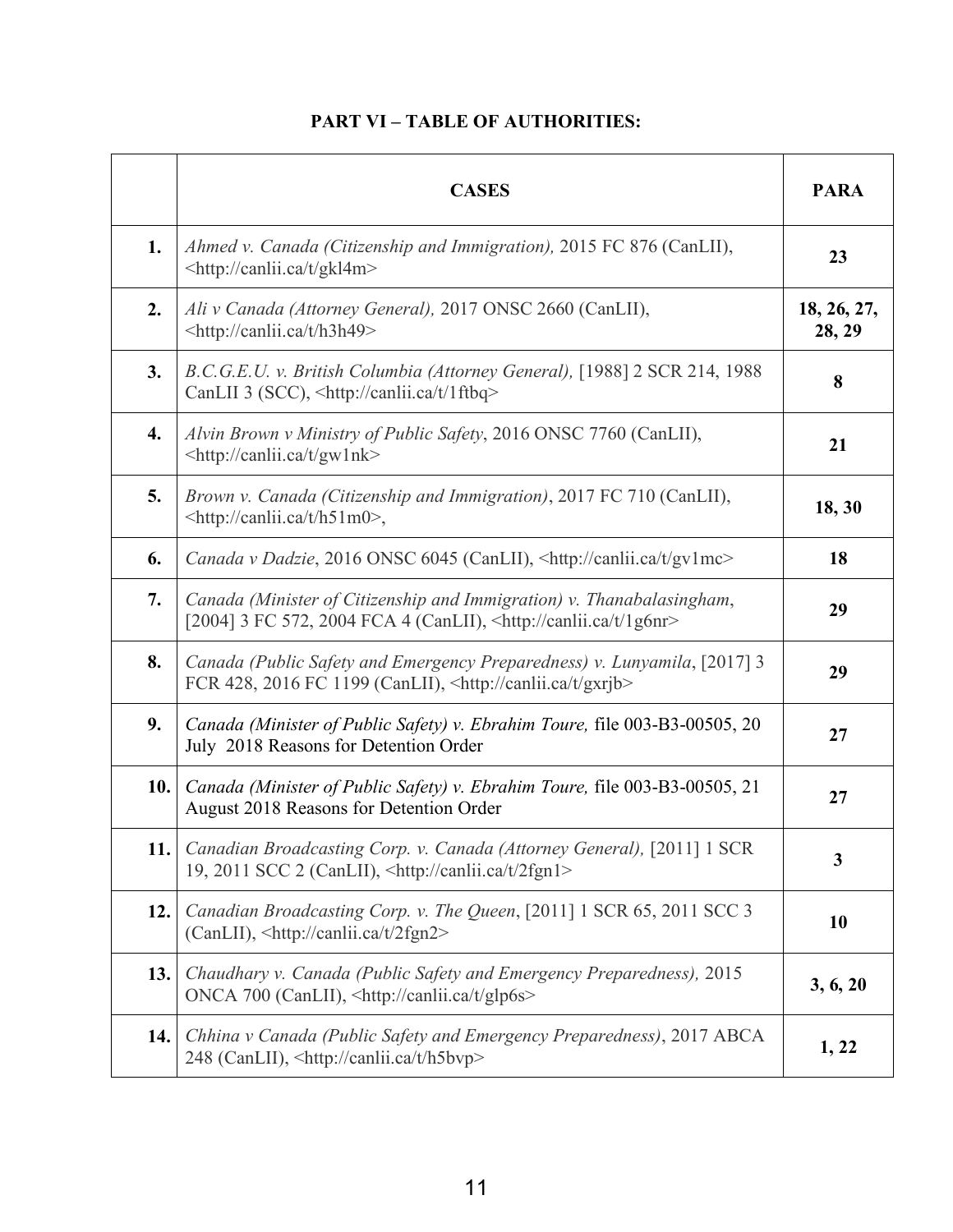|      | 15.   Dagenais v. Canadian Broadcasting Corp., [1994] 3 SCR 835, 1994 CanLII<br>39 (SCC), <http: 1frnq="" canlii.ca="" t=""></http:>                                             | $2, 8, 11-14$    |
|------|----------------------------------------------------------------------------------------------------------------------------------------------------------------------------------|------------------|
|      | <b>16.</b> M.E.H. v. Williams, 2012 ONCA 35 (CanLII), $\frac{\text{http://canlii.ca/t/fpxq4>}}{$                                                                                 | 12               |
| 17.  | May v. Ferndale Institution, [2005] 3 SCR 809, 2005 SCC 82 (CanLII),<br><http: 1m7f3="" canlii.ca="" t=""></http:>                                                               | 1, 5, 7          |
| 18.  | Mission Institution v. Khela, [2014] 1 SCR 502, 2014 SCC 24 (CanLII),<br><http: canlii.ca="" g69pq="" t=""></http:>                                                              | 1, 7             |
|      | <b>19.</b> Named Person v. Vancouver Sun, [2007] 3 SCR 253, 2007 SCC 43 (CanLII),<br><http: 1t55c="" canlii.ca="" t=""></http:>                                                  | $\boldsymbol{2}$ |
| 20.  | Ogiamien v. Ontario (Community Safety and Correctional Services), 2017<br>ONCA 839 (CanLII), <http: canlii.ca="" hmw79="" t=""></http:>                                          | 18, 19           |
|      | 21. Peiroo v Canada (Minister of Employment and Immigration) (1989), 69 OR<br>(2d) 253, 60 DLR (4th) 574, 1989 CanLII 184 (ON CA),<br><http: 1nppd="" canlii.ca="" t=""></http:> | 1, 7             |
| 22.  | R. v. Bernard, [1988] 2 SCR 833, 1988 CanLII 22 (SCC),<br><http: 1ft9w="" canlii.ca="" t=""></http:>                                                                             | 8                |
| 23.1 | R. v. Gamble, [1988] 2 SCR 595, 1988 CanLII 15 (SCC),<br><http: 1ft9d="" canlii.ca="" t=""></http:>                                                                              | 5                |
|      | <b>24.</b> $\vert R. v. \text{ Graham}, 2011 \text{ ONCA } 138 \text{ (CanLII)}, \text{~http://canlii.ca/t/2fv19>}$                                                              | $\mathbf{1}$     |
| 25.  | <i>R. v. K.R.J.</i> , [2016] 1 SCR 906, 2016 SCC 31<br>$(CanLII)$ , $\text{http://canlii.ca/t/gsm3w>}$                                                                           | 11               |
|      | <b>26.</b> R. v. Mentuck, [2001] 3 SCR 442, 2001 SCC 76 (CanLII),<br><http: 51x5="" canlii.ca="" t=""></http:>                                                                   | $2, 8-16$        |
| 27.  | R. v. N.S., [2012] 3 SCR 726, 2012 SCC 72 (CanLII), <http: canlii.ca="" fvbrr="" t=""></http:>                                                                                   | $11 - 13$        |
| 28.  | R. v. O.N.E., [2001] 3 SCR 478, 2001 SCC 77 (CanLII),<br>$\langle$ http://canlii.ca/t/51x7>,                                                                                     | 12               |
| 29.  | R. v. Oakes, [1986] 1 SCR 103, 1986 CanLII 46 (SCC),<br><http: 1ftv6="" canlii.ca="" t=""></http:>                                                                               | 8, 11            |
| 30.  | R. v Ogiamien, 2016 ONSC 4126 (CanLII), <http: canlii.ca="" gsp2v="" t=""></http:>                                                                                               | 18               |
| 31.  | Reza v. Canada, [1994] 2 SCR 394, 1994 CanLII 91 (SCC),<br><http: 1frrm="" canlii.ca="" t=""></http:>                                                                            | 8                |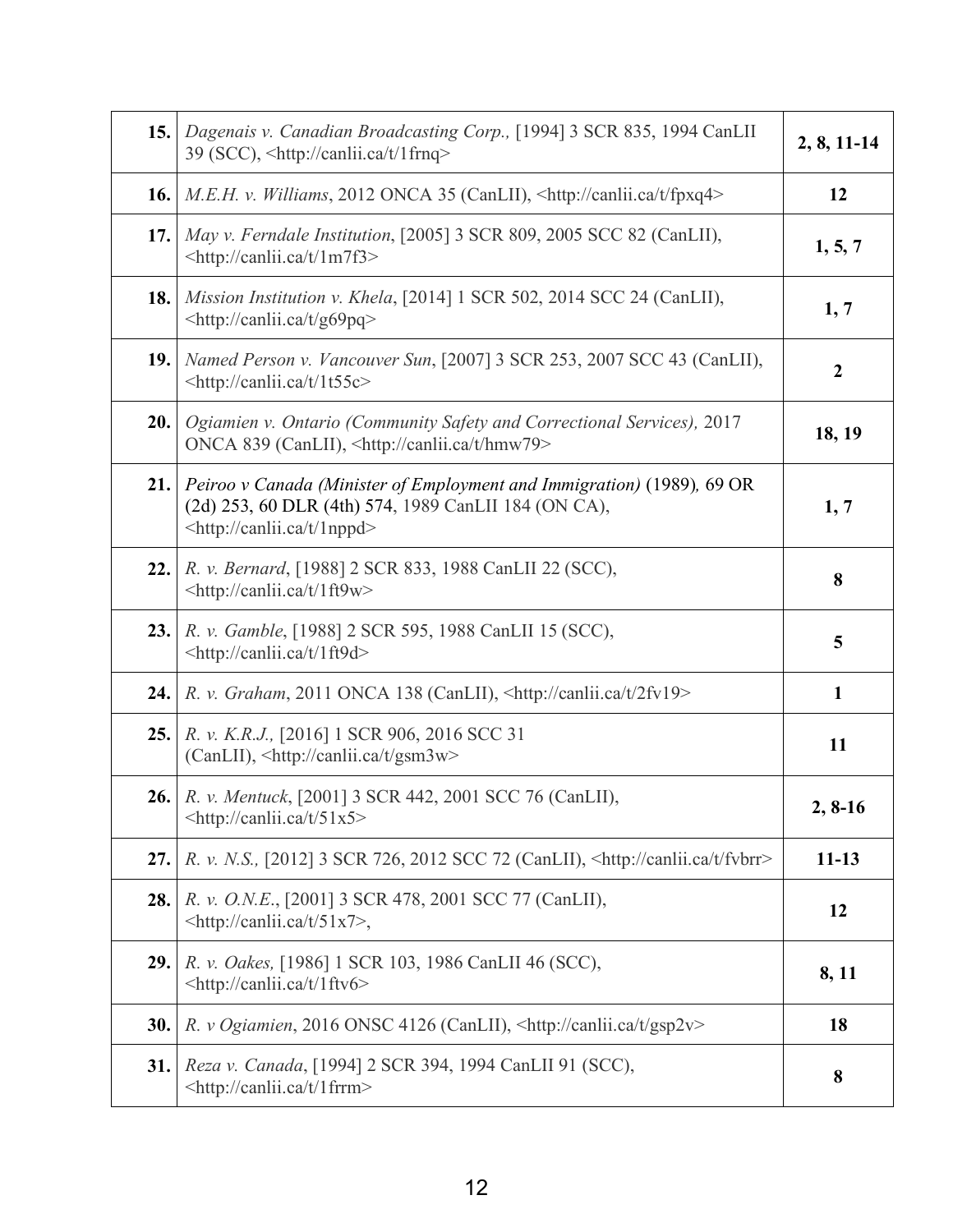| 32. | Scotland v. Canada (Attorney General), 2017 ONSC 4850 (CanLII),<br><http: canlii.ca="" h5c3b="" t=""></http:>                                                                                                       | 18, 20, 25                |
|-----|---------------------------------------------------------------------------------------------------------------------------------------------------------------------------------------------------------------------|---------------------------|
| 33. | Sierra Club of Canada v. Canada (Minister of Finance), [2002] 2 SCR 522,<br>2002 SCC 41 (CanLII), <http: 51s4="" canlii.ca="" t=""></http:>                                                                         | 8                         |
| 34. | Toronto Star Newspapers Ltd. v. Ontario, [2005] 2 SCR 188, 2005 SCC 41<br>$(CanLII)$ , $\text{http://canlii.ca/t/1127q>}$                                                                                           | 12                        |
| 35. | Toure v. Canada (Public Safety & Emergency Preparedness), 2018 ONCA<br>681 (CanLII), <http: canlii.ca="" htff3="" t=""></http:>                                                                                     | 18                        |
| 36. | Toure v. Minister of Public Safety, 2017 ONSC 5878 (CanLII),<br><http: canlii.ca="" h6mh5="" t=""></http:>                                                                                                          | 18                        |
| 37. | Vancouver Sun (Re), [2004] 2 SCR 332, 2004 SCC 43 (CanLII),<br><http: 1hbl8="" canlii.ca="" t=""></http:>                                                                                                           | 12                        |
| 38. | Vickery v. Nova Scotia Supreme Court (Prothonotary), [1991] 1 SCR 671,<br>1991 CanLII 90 (SCC), <http: 1fsm3="" canlii.ca="" t=""></http:>                                                                          | 9                         |
| 39. | Wang et al. v Canada (Attorney General), 2017 ONSC 2841 (CanLII),<br><http: canlii.ca="" h3rg1="" t=""></http:>                                                                                                     | 18                        |
| 40. | Wang v. Canada, 2018 ONCA 798 (CanLII), <http: canlii.ca="" hvd7t="" t=""></http:>                                                                                                                                  | 18                        |
|     | <b>Constitutional and Statutory Provisions</b>                                                                                                                                                                      |                           |
| 41. | Canadian Charter of Rights and Freedoms, Part I of the Constitution 1-151<br>Act, 1982, being Schedule B to the Canada Act 1982 (UK), 1982, c 11 at<br>sections 1, 10(c), <http: canlii.ca="" ldsx="" t=""></http:> | $1-2, 4-8, 15,$<br>17, 28 |
|     | <b>Secondary Sources</b>                                                                                                                                                                                            |                           |
| 42. | Canada Border Services Agency, Annual Detention Statistics - 2012-2017:<br>https://www.cbsa-asfc.gc.ca/security-securite/detent/stat-2012-2017-eng.html                                                             | 18                        |
| 43. | Immigration and Refugee Board of Canada, Report of the 2017/2018 External<br>Audit (Detention Review): https://irb-cisr.gc.ca/en/transparency/reviews-<br>audit-evaluations/Pages/ID-external-audit-1718.aspx       | 24, 26                    |